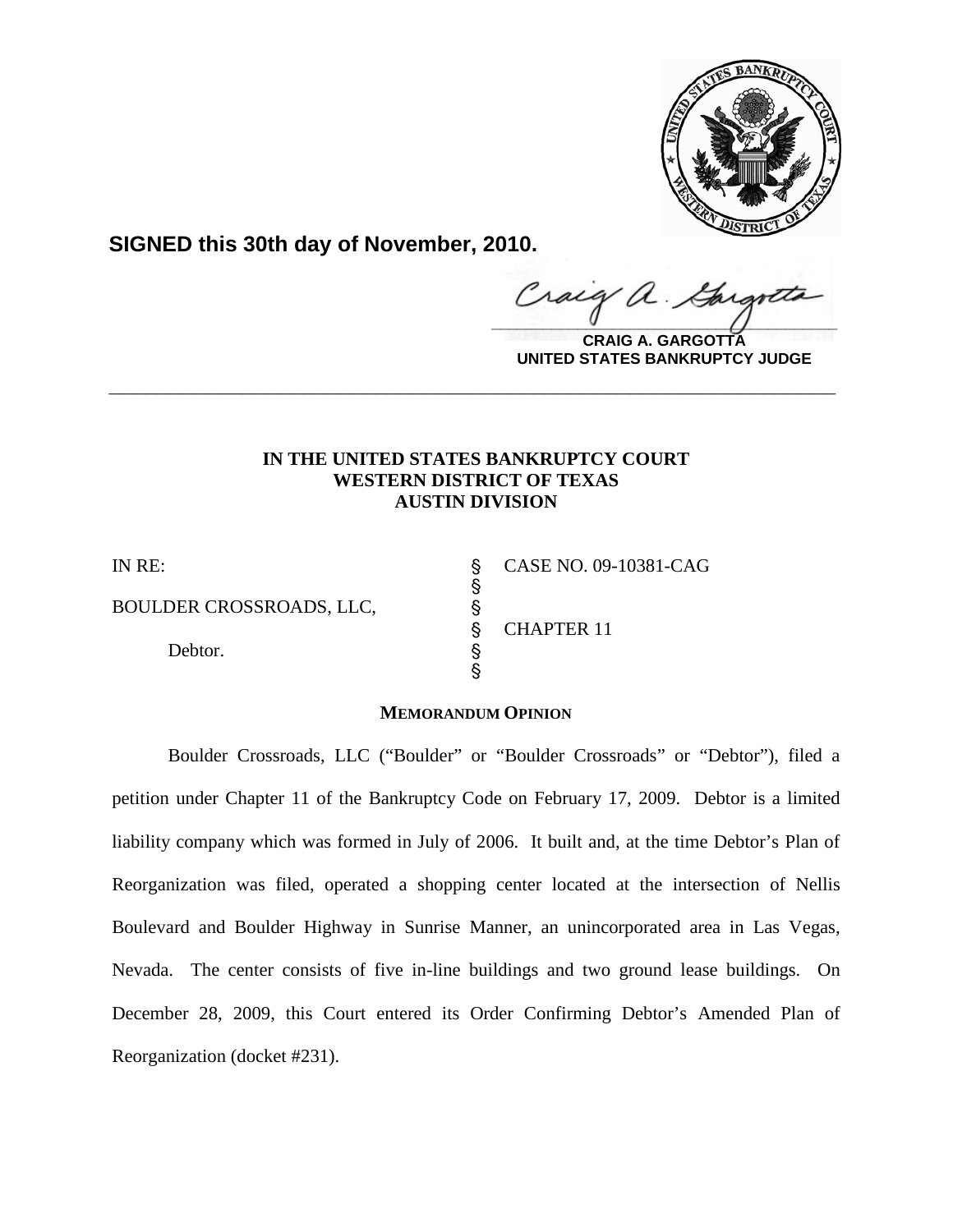On March 1, 2010, Debtor filed its Objection to Claim of Lionel Sawyer & Collins (docket #252). On March 25, 2010, Lionel Sawyer & Collins ("LS&C" or "Creditor") filed its Response to Debtor's Objection to Claim (docket #272). A hearing was held on August 25, 2010 to consider Debtor's Motion and LS&C's Response. At trial, representatives for Debtor appeared as did Mr. Rodney Jean of LS&C. After the trial, several matters were taken under advisement. The main issues to be considered after the hearing are which standard should be applied to disputed attorney's fees incurred pre-petition, which party bears the burden of proof, how to calculate "reasonable value" of attorney's fees, the status of the retainer paid by Debtor to LS&C, and the conflict of interest alleged by Debtor.

The Court has reviewed the briefs of Debtor and LS&C and has considered the arguments and evidence of counsel. Based on the foregoing, the Court finds that Debtor's Objection to Claim of Lionel Sawyer & Collins is DENIED for the reasons stated below.

The Court has jurisdiction over this matter pursuant to 28 U.S.C. §§ 157 and 1334. This matter is a core proceeding pursuant to 28 U.S.C. § 157(b)(2)(B) and (C) on which this Court can enter a final judgment. This matter is referred to the Court under the Districts' Standing Order of Reference. Venue is proper under 28 U.S.C. §§ 1408 and 1409. The following represents the Court's findings of fact and conclusions of law made pursuant to Federal Rules of Bankruptcy Procedure 7052 and 9014.

### **BACKGROUND OF DEBTOR**

The Debtor is a Nevada limited liability company which was formed in July 2006 for the express purpose of purchasing 6.5 acres of property in an unincorporated portion of Las Vegas, Nevada to build and operate a neighborhood retail center. The center was completed in January 2008. Debtor is a single-member limited liability company. Its sole member is Preferred Retail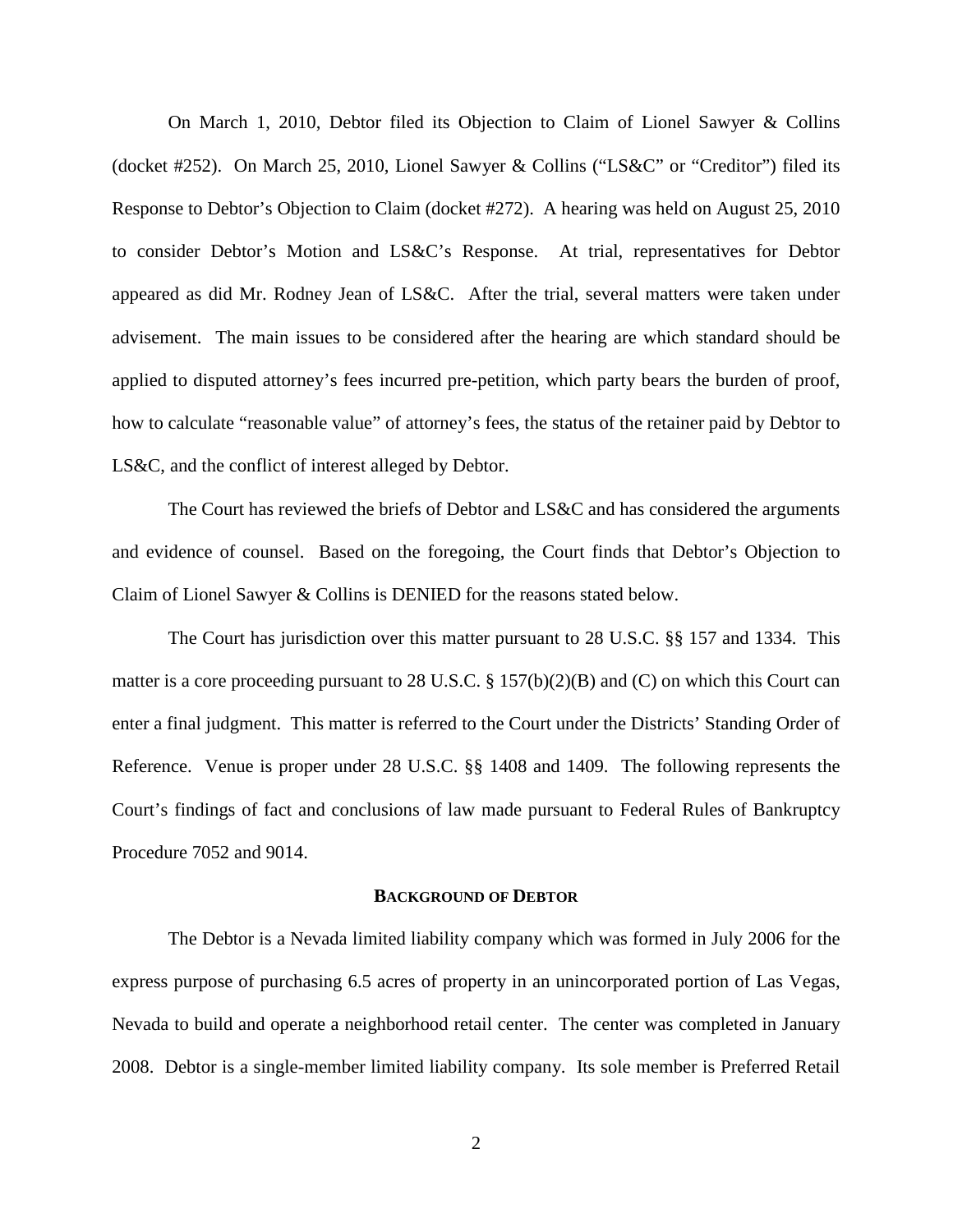Store Developers, LLC ("PRSD"). PRSD consists of two members—Eric Rosenberg and Lynric Management, Inc. Their membership interests are 99% and 1%, respectively. Debtor was exclusively managed by Eric Rosenberg from the time it was formed until the date of its bankruptcy. Rosenberg is the principal and sole member of Debtor and has been since it began operations.

Around August 2005, Wal-Mart Realty, an affiliate of Wal-Mart Stores, Inc., posted an advertisement on its website for the sale of three undeveloped out-parcels around a proposed Wal-Mart Supercenter in Sunrise Manor. Rosenberg, in his capacity as a principal in PRSD, submitted a bid for this property of \$10,350,000, which was accepted around September 2005. The Purchase Agreement signed by the parties gave PRSD one year to close the transaction ("Escrow Period"). This price was ultimately renegotiated to \$9,850,000.

One of Rosenberg's first acts during the escrow period was to put together and retain the team of professionals that would be required to design and construct the improvements. One of his first hires was EKN Engineering (now doing business as EN Engineering and referred to herein as "EN"). Rosenberg hired EN as PRSD's civil engineers based on the assumption that EN was Wal-Mart's engineering firm and possessed unique knowledge of the entire property. Also, any conflicts between the civil engineering plans for Wal-Mart's parcel and the shadow center parcels would be avoided if the civil engineering for the entire shopping center was designed by the same engineering firm. EN was retained to, *inter alia*: (1) represent PRSD in all communications with all the utility providers for the proposed Shopping Center as well as to obtain zoning entitlements from Clark County, and (2) obtain engineering permits from Clark County Public Works, permits from Nevada Department of Transportation and Las Vegas Valley Water District, Southwest Gas, Embarq, and Cox Cable. Debtor did not anticipate there would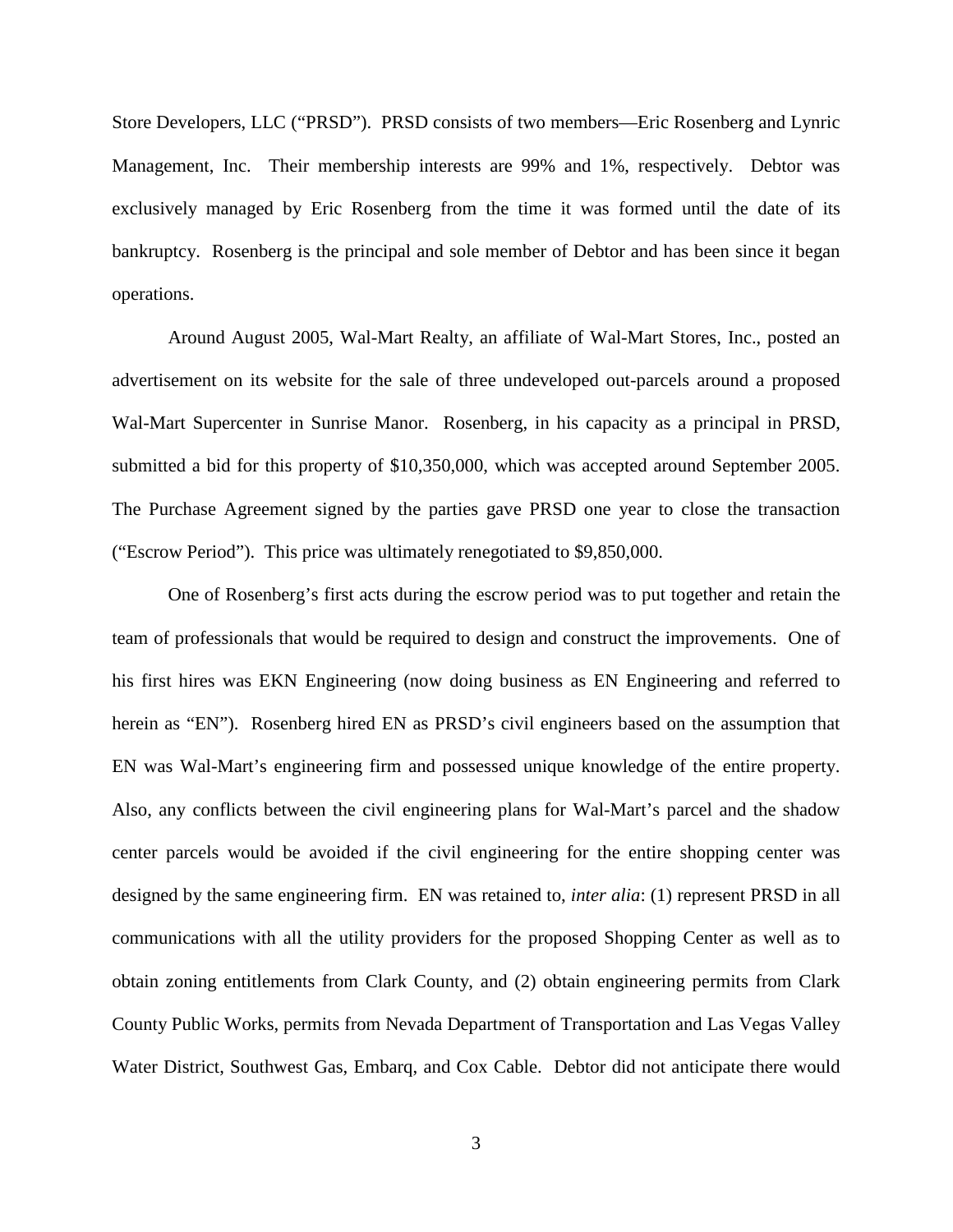be any problems with utilities for the Shopping Center, as Wal-Mart's due diligence package, prepared in pertinent part by EN, represented that all utilities necessary to develop and operate a shopping center were available.

Rosenberg also retained Nadel Architects ("Nadel") to design the plan site and, shortly thereafter, Roche Constructors ("Roche") as the general contractor for the construction of the Shopping Center. As with EN, Roche had received the contract to build the Wal-Mart Supercenter and Rosenberg believed that PRSD could avoid cost overruns and construction conflicts if it used the same general contractor that had constructed the site improvements on the adjacent portion of the property, and was most knowledgeable about the overall retail development site.

At the same time he was meeting with the professionals he had retained, Rosenberg was negotiating with International Bank of Commerce ("IBC") to finance the project. On April 12, 2006, IBC approved a loan in the amount of \$19,082,692 to PRSD to be used "for the acquisition in Las Vegas, Nevada of three tracts of land totaling 6.38 acres and for the construction of 38,000 square feet of retail space and pads for three ground leases" on three "shadow centers of a new 225,000 square foot Wal-Mart located at the southeast corner of Boulder Highway and Nellis." After various modifications, the loan was ultimately approved in the amount of \$19,500,000 and guaranteed by Rosenberg. IBC additionally required "credit enhancement" for the loan in the amount of \$3,750,000.

Rosenberg was able to obtain the agreement of twelve individuals, in addition to himself, to pledge letters of credit and/or certificates of deposit in amounts ranging from \$50,000 to \$750,000 to fulfill IBC's credit enhancement requirement. On or about November 10, 2006, Boulder Crossroads executed a Promissory Note and a Note Purchase Agreement in favor of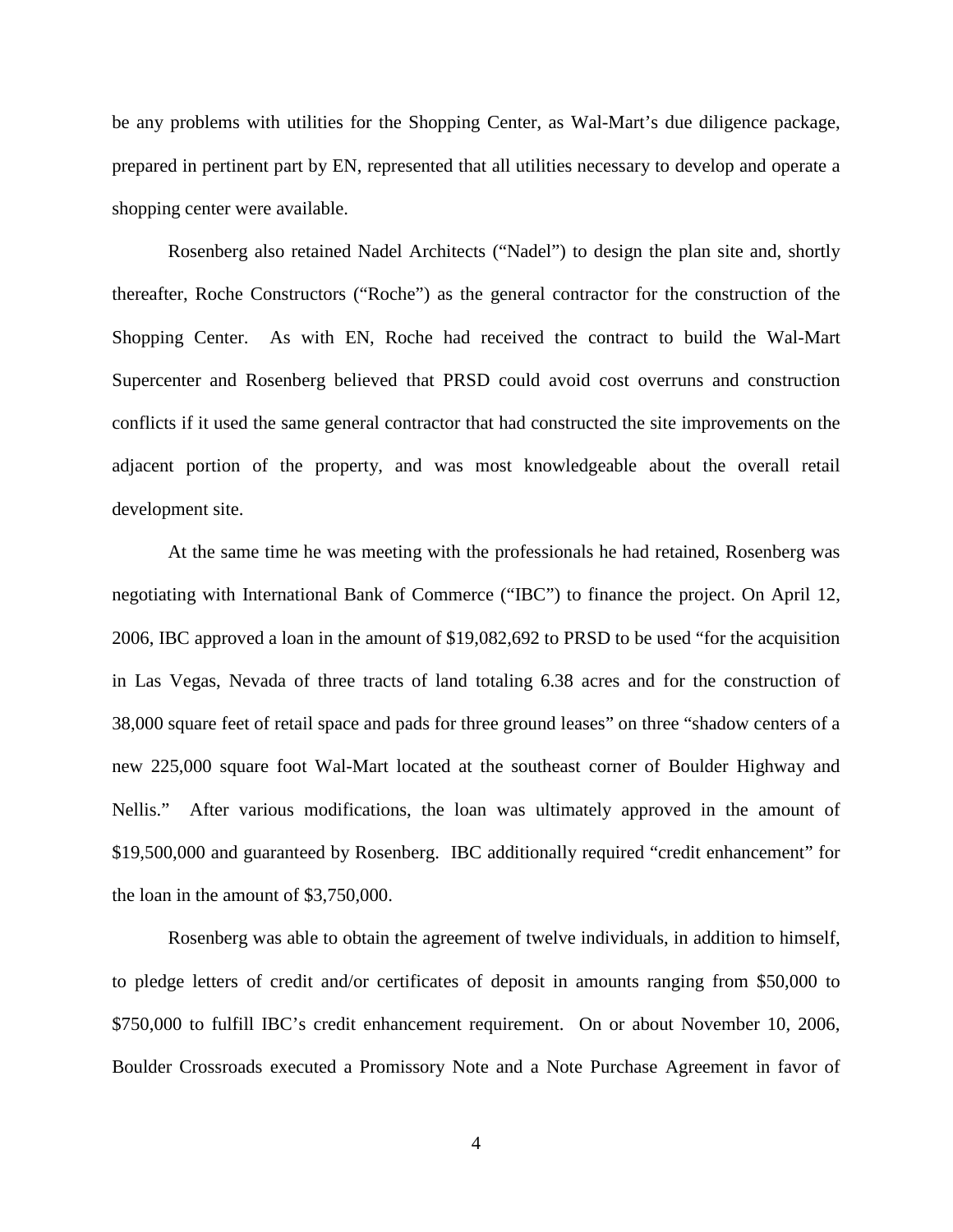each of these individuals: the promissory note was a two-year note for the amount being pledged by the individual along with interest at the rate of twenty percent (20%) per annum on any amounts actually advanced, and the note purchase agreement provided for the "purchase" of the note for the face amount owed by the payee of the note.

With its financing approved and credit enhancement in place, Debtor expected that it would be able to obtain its building permits and close on its purchase of the Land on or before the contract with Wal-Mart expired on December 31, 2006. When it became clear that the permits would most likely not be issued prior to the expiration date because of delays resulting in large part from unforeseen problems with utilities and grading, Debtor elected to proceed to closing as Wal-Mart had made it clear that it would, under no circumstances, extend the closing date. On December 15, 2006, PRSD assigned the purchase agreement for the Land to Debtor and Debtor closed on the Land and on the loan with IBC, which funded the purchase price. Rosenberg, as the principal of PRSD and the sole member of Debtor, executed certain documents in favor of IBC—*to wit,* a Real Estate Lien Note, in the amount of \$19,500,000 ("Note 1"), Deed of Trust, Security Agreement, and Assignment of Leases and Rents and Fixture Filing securing the \$19,500,000 Note, dated December 15, 2006. Also executed at or about the same time was a Construction Loan Agreement ("CLA") by Boulder Crossroads and IBC which was apparently intended to establish the terms and conditions pursuant to which advances would be made under Note 1 and a Guaranty of Note 1 by Rosenberg.

Debtor did not receive its building permits until January 31, 2007, and construction was not commenced until February 7, 2007. The expected delivery date of the Improvements was initially 230 days from January 8, 2007, or August 26, 2007. When construction commenced in February, the completion date was revised and Roche agreed to delivery dates for the buildings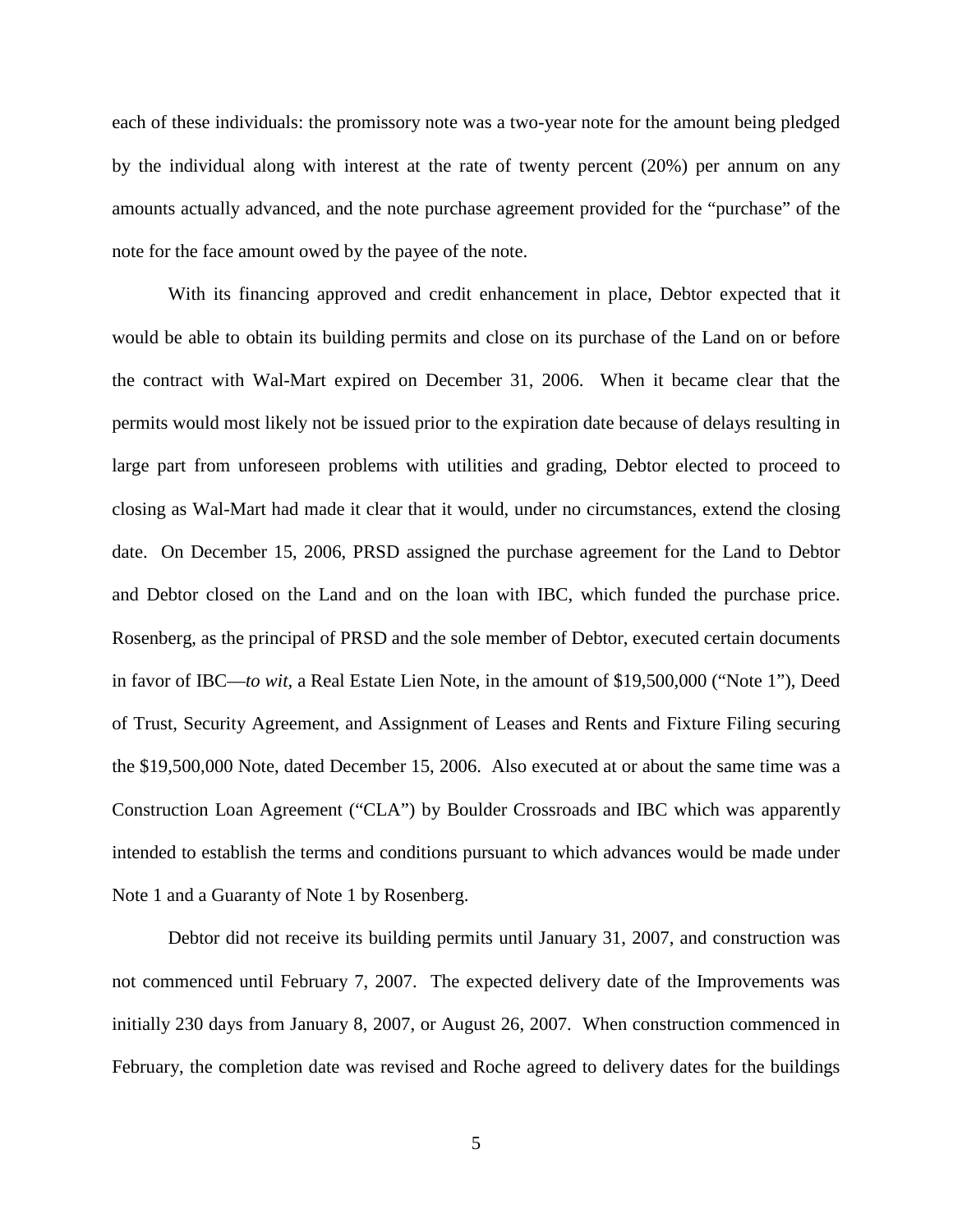of September 25th, October 25th, and November 9th. Ultimately, one ground lease was delivered in September 2007 and the second in early January 2008, but four of the five buildings were not delivered until January 23, 2008, and the fifth not until early February 2008.

Much of the delay, as well as the cost overruns, that plagued the project were due to issues with Nevada Power providing electricity to the site and originated with Wal-Mart and EN. As previously discussed, Wal-Mart's due diligence package had included a report indicating that the sufficient electric utilities were in place for the intended use of the subject Land. Rosenberg, from his prior experience in retail development, expected that Wal-Mart, in acting as the "master developer," had replatted its site prior to selling out parcels and would have had sufficient utilities stubbed to the property lines. His belief that there were no utility service issues was confirmed in the summer of 2006 when EN reported to Rosenberg that Nevada Power was able to deliver electric service from the east and west sides of the Shopping Center, using the existing power lines on the east side of the shopping center along Harmon Avenue, and on the west side of the shopping center along Nellis Boulevard. Less than one week after Debtor closed on the Land, EN informed Boulder Crossroads that Nevada Power lines servicing the property were insufficient to carry the electric capacity needed to supply electric power to the shadow center in addition to the Wal-Mart, and that Debtor would be required to pay all the costs for replacing and upgrading as many as 10-12 electric poles, as well as retrofitting the size of the power line from the nearest power substation nearly one mile away to the retail development. The additional, unanticipated cost to cure this problem was at least \$600,000. Debtor expressed its belief that Nadel and Roche also contributed to the delay in completion and cost overruns. Nadel's plans did not include, *inter alia,* emergency exit sidewalks from all the retail shop rear doors or the required lights in each fire riser room in each building required by Clark County, or designs and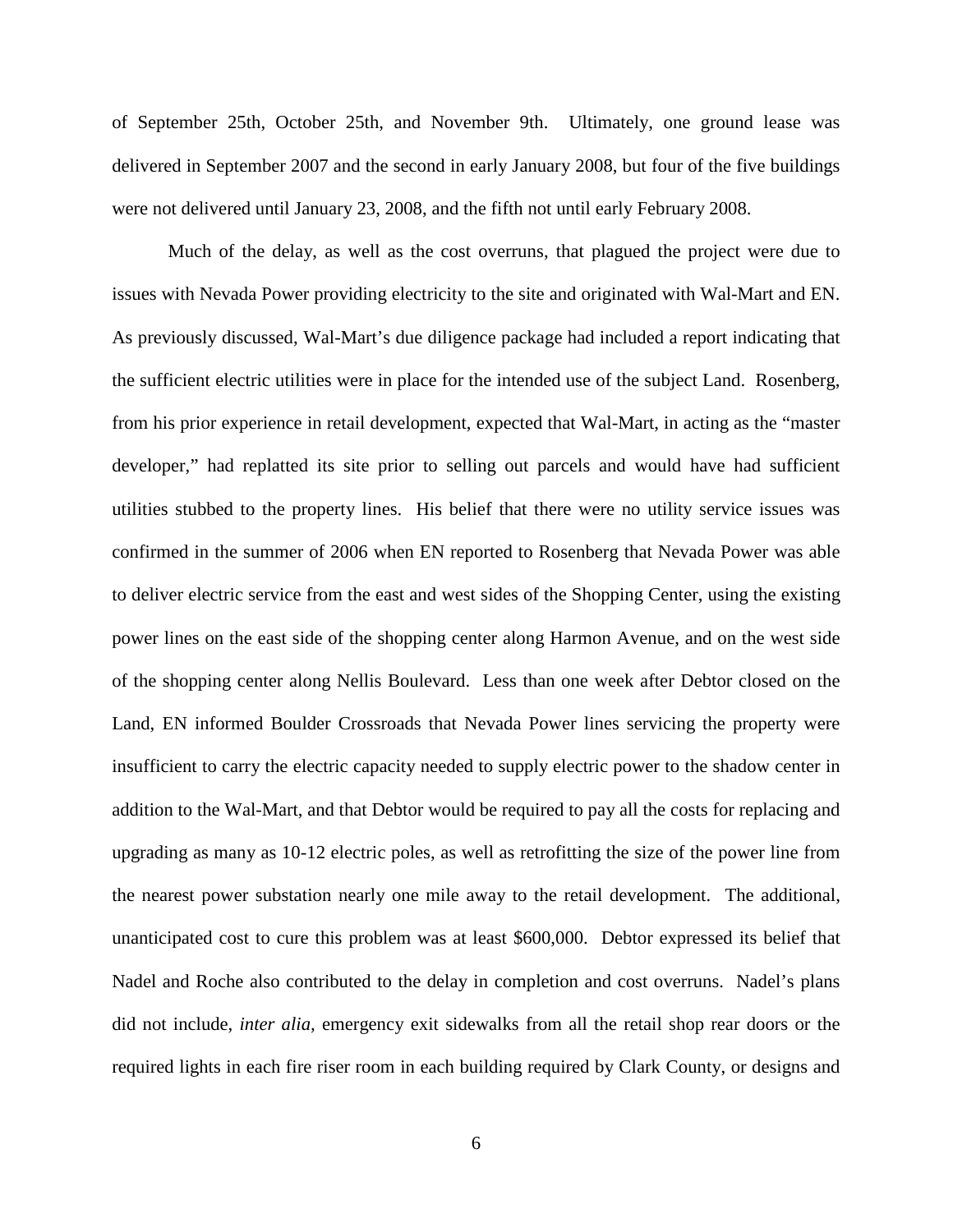specifications for certain tenant improvement items. They failed to comply with numerous ADA requirements, and neglected to design into the buildings a stucco expansion joint at key stress points. Conversely, the plans specified puzzling items such as light poles in the middle of sidewalks and mail slots on every storefront door (even though the common practice for Las Vegas shopping centers for years has been mail delivery to a community mailbox), resulting in unnecessary expense to the Debtor.

Debtor believes Nadel also exacerbated problems the Debtor encountered with the general contractor. Boulder Crossroads gave examples, stating that the pads for the electric meter cabinets were to be installed no higher than the building foundations: Roche installed these pads too high, creating potential leaks into the buildings, but refused to repair them because it claimed the specifications in Nadel's plans for these elevations were ambiguous. Similarly, Roche refused to repair problems with respect to the locations of traffic guard bollards and handicap parking stall signing on the ground that Nadel's plan contained conflicting information.

Other problems resulting from Nadel and EN's plans arose throughout the construction, including Roche's refusal to construct 5040 Boulder unless Debtor agreed to an extended General Conditions Change Order of \$50,000. This problem alone was estimated by Boulder Crossroads to have cost Debtor at least \$80,000.

By July 2007, as cost overruns were adding up and only the pad sites had been completed and were in the process of being turned over, Rosenberg became concerned that the funds remaining on its note (Note 1) would be insufficient to complete construction of the Improvements, as well as fund tenant improvements until the Shopping Center was leased enough to support itself. Debtor requested an additional loan from IBC in the amount of \$1,139,323. On July 11, 2007, the Board of Directors for IBC approved an "increase of \$1.1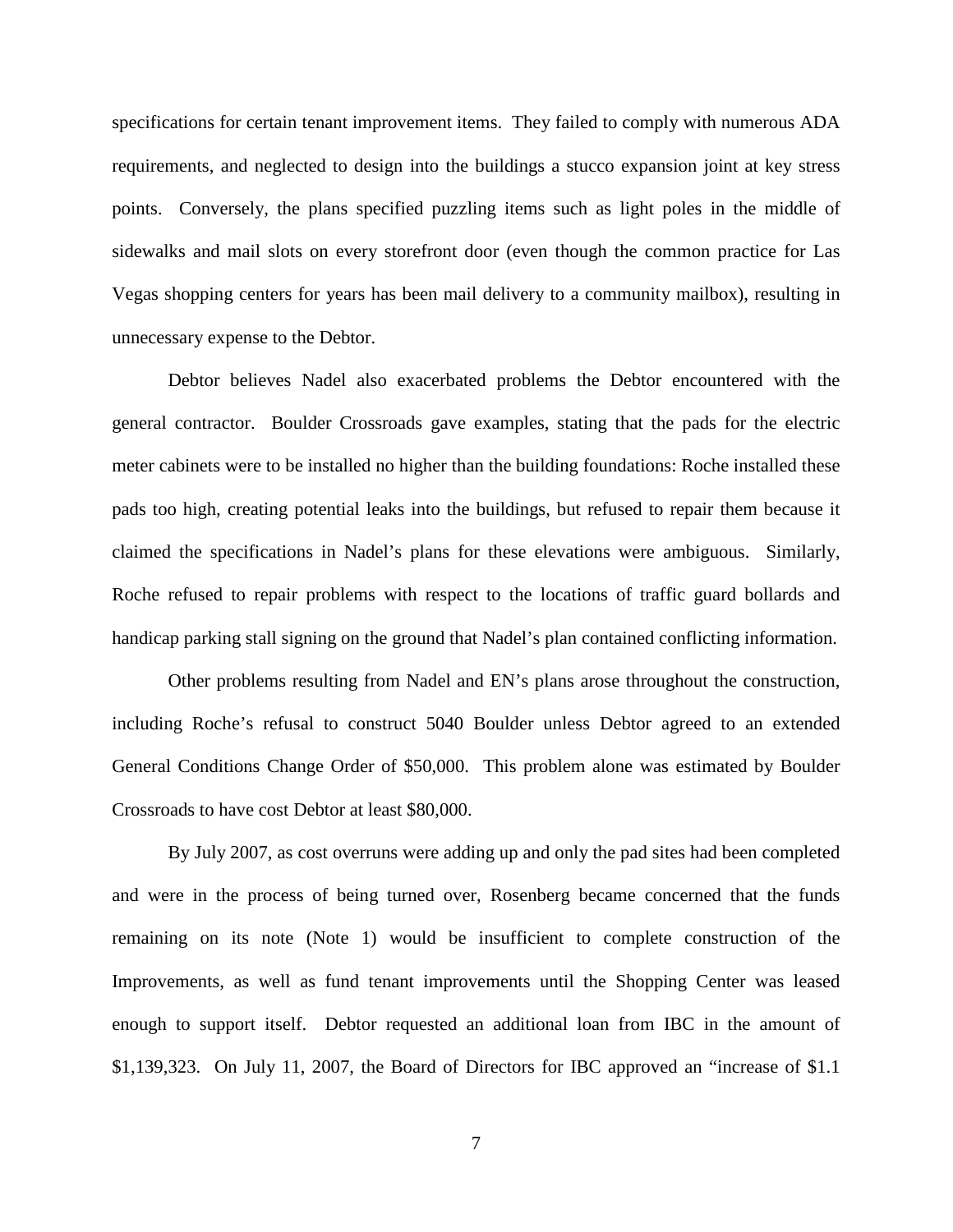million" to Note 1. In August 2007, Plaintiff executed certain documents creating new indebtedness in favor of Defendant secured by the same assets as Note 1—*to wit,* a Real Estate Lien Note, dated August 21, 2007, in the amount of \$1,139,323 ("Note 2"); (ii) Deed of Trust, Security Agreement, Assignment of Leases and Rents and Fixture Filing, dated August 23, 2007; and (iii) Uniform Commercial Code Finance Statement dated August 30, 2007.

Rosenberg began to market the property both directly and with the assistance of a leasing agent. Letters of intent and leases were negotiated with tenants appearing to be creditworthy or who had a proven track record of operation in Las Vegas.

By September 2007, Debtor had leased space in the Shopping Center buildings to the following: Gamestop, Inc., Grab 'n Go Pizza, Java Nevada, LLC, Mikki's Hawaiian Smoke & Gift Shop, Nevada Federal Credit Union, Omnipoint Communications, Inc. d/b/a T-Mobile, Payless Shoe Source, Inc., Ponce Dental, P.C. d/b/a Tender Dental, Radio Shack Corp., Royal Nails, and Tempest International U.S.A. d/b/a Quizno's.

Unfortunately, the economy began to enter a recession in early August 2007 at the height of Debtor's efforts to lease the Shopping Center. The United States was deemed by economists to officially be in a recession in about the fourth quarter of 2007. One of the marks of this recession has been the voluminous number of home foreclosures. Las Vegas has been identified as one of the cities in the United States with the greatest number of home foreclosures and one of the highest drops in home prices. According to Debtor, many of the prospective types of tenants in a shadow center are locally owned businesses. Those businesses are often financed by entrepreneurial individuals obtaining second mortgages and SBA loans, and use the equity in their homes as collateral. This financing source for those types of tenants dried up in 2007. The steep decline in tourism and gambling revenue in Las Vegas has led to widely reported troubles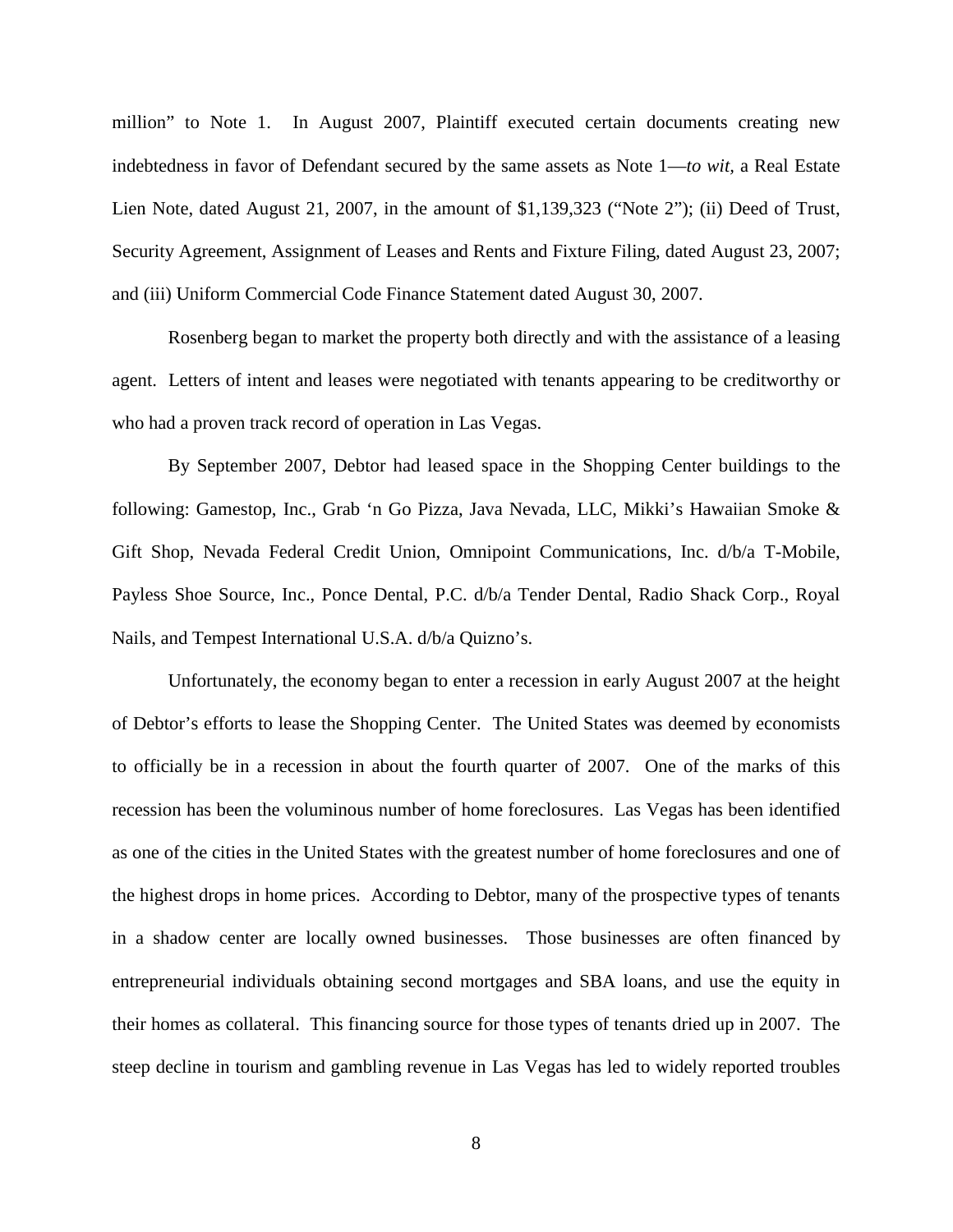for some major casino owners. All of these events created a cascading effect on the uncertainty of the local Las Vegas economy. Tempest International Group, USA and Royal Nails informed Debtor in the latter part of 2007 that they were terminating their leases.

In January 2008, Payless Shoe Source informed Rosenberg that it was terminating its lease because Debtor had failed to timely deliver the Leased Premises. According to Debtor, Debtor's failure to deliver the space in this case was due not to the problems it was having with its contractor, but with Payless Shoe Source's failure to timely comply with its obligations to furnish to Debtor plans for its finish out. Debtor believes that Payless deliberately attempted to "run the clock" on Debtor's time to complete its finish out so it could terminate the lease without a penalty.

In February 2008, one week after Roche provided Boulder Crossroads with Unconditional Occupancy Permits for the retail buildings, Rosenberg began contacting the tenants who had pre-leased to deliver their spaces to them. Grab 'N Go Pizza took delivery and opened for business for approximately three months but vacated shortly thereafter without having paid any rent and asserting that they had the right to terminate the lease because Debtor's delivery of the premises was late.

### **BACKGROUND OF CREDITOR & CREDITOR'S RELATIONSHIP WITH DEBTOR**

Lionel Sawyer & Collins is the largest Nevada based law firm with offices in Las Vegas and Reno. LS&C's creditor's claim arises out of representation of Boulder Crossroads between May 31, 2007, and June of 2008. LS&C's invoices to Boulder reflect a total of \$253,170.85 in costs and fees billed to Boulder (including prepetition interest on five separate files) and \$161,664.75 paid. The difference is LS&C's claim--\$91,506.10.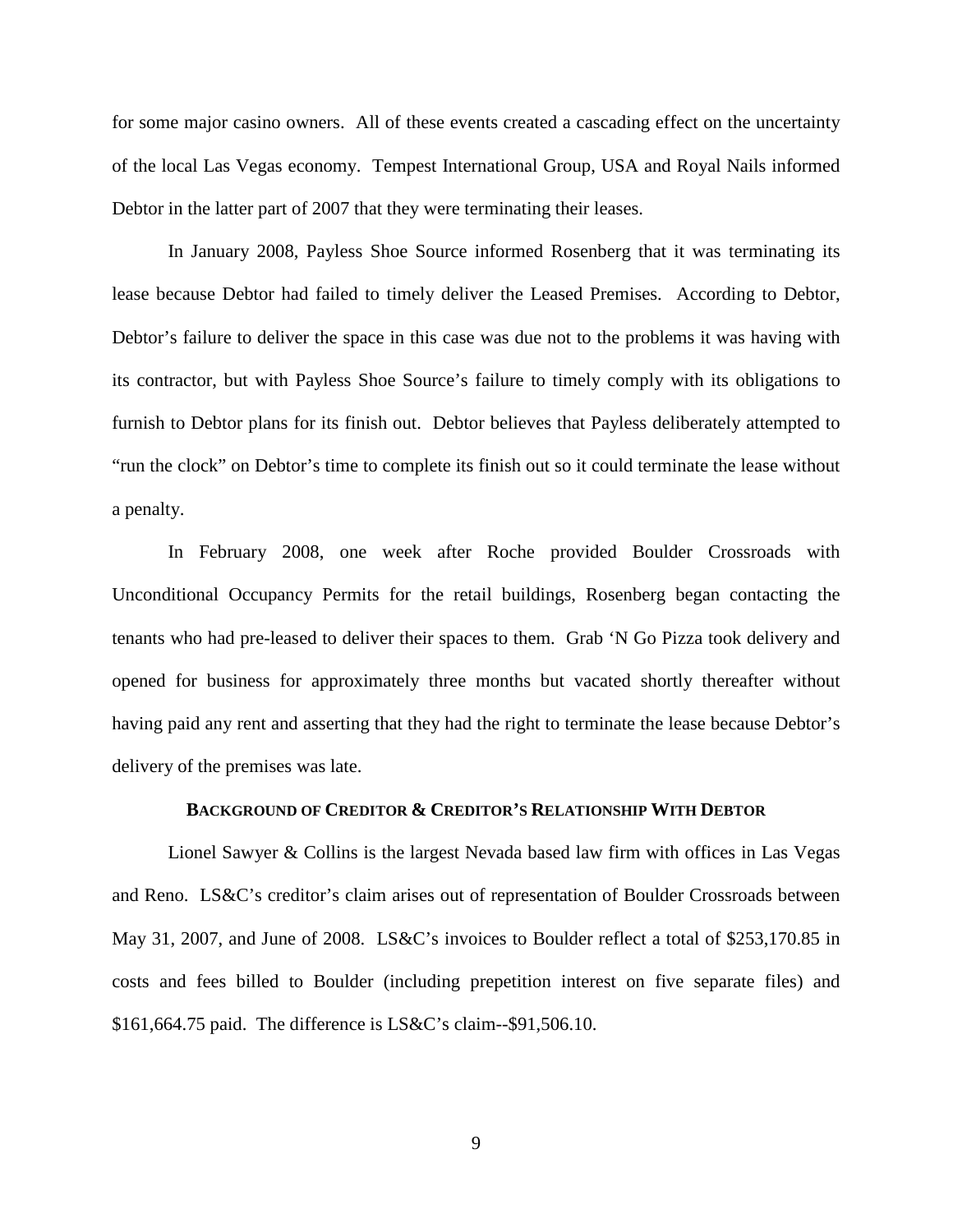As discussed above, Boulder Crossroads engaged Roche as the general contractor to build the shopping center. Rosenberg contacted Mr. Rodney Jean of LS&C to represent Boulder Crossroads in late May 2007. At this time, construction had been ongoing for several months, and numerous disputes had arisen between Boulder Crosswoards and Roche. There had already been more than a dozen change order requests ("CORs") and over 50 requests for information ("RFIs) from Roche, and a great many of those were unresolved at the time of LS&C's engagement. LS&C was engaged to assist Boulder Crossroads in resolving its dispute with Roche.

The engagement letter between Boulder Crossroads and LS&C, entered into evidence at trial, succinctly described the scope of representation of Boulder Crossroads on page 1 as follows: "Representation of the Client with respect to a dispute with Roche Constructors, Inc. regarding the Boulder Crossroads Shopping Center." Specifics of the engagement letter as well as more details of the disputes between LS&C and Boulder Crossroads will be discussed below.

According to LS&C's Trial Brief, when Boulder Crossroads engaged LS&C, Rosenberg neither advised LS&C of any disputes with Wal-Mart nor asked LS&C to evaluate any claims against Wal-Mart. The initial problems, as described by Rosenberg, were the extensive number of RFI's and COR's submitted by Roche, and delays which made it clear the project would not be completed on schedule. Under the agreements between Boulder Crossroads and Roche, either party could assert claims against the other for delay damages or General Conditions charges, and Rosenberg said he felt he was being "set up" for a General Conditions charge by correspondence he was receiving from Roche. The first goal of the representation by LS&C was to find a way to resolve the disputes over the COR's, give direction to Roche, resolve the potential disputes over delay damages, and get the project rolling again.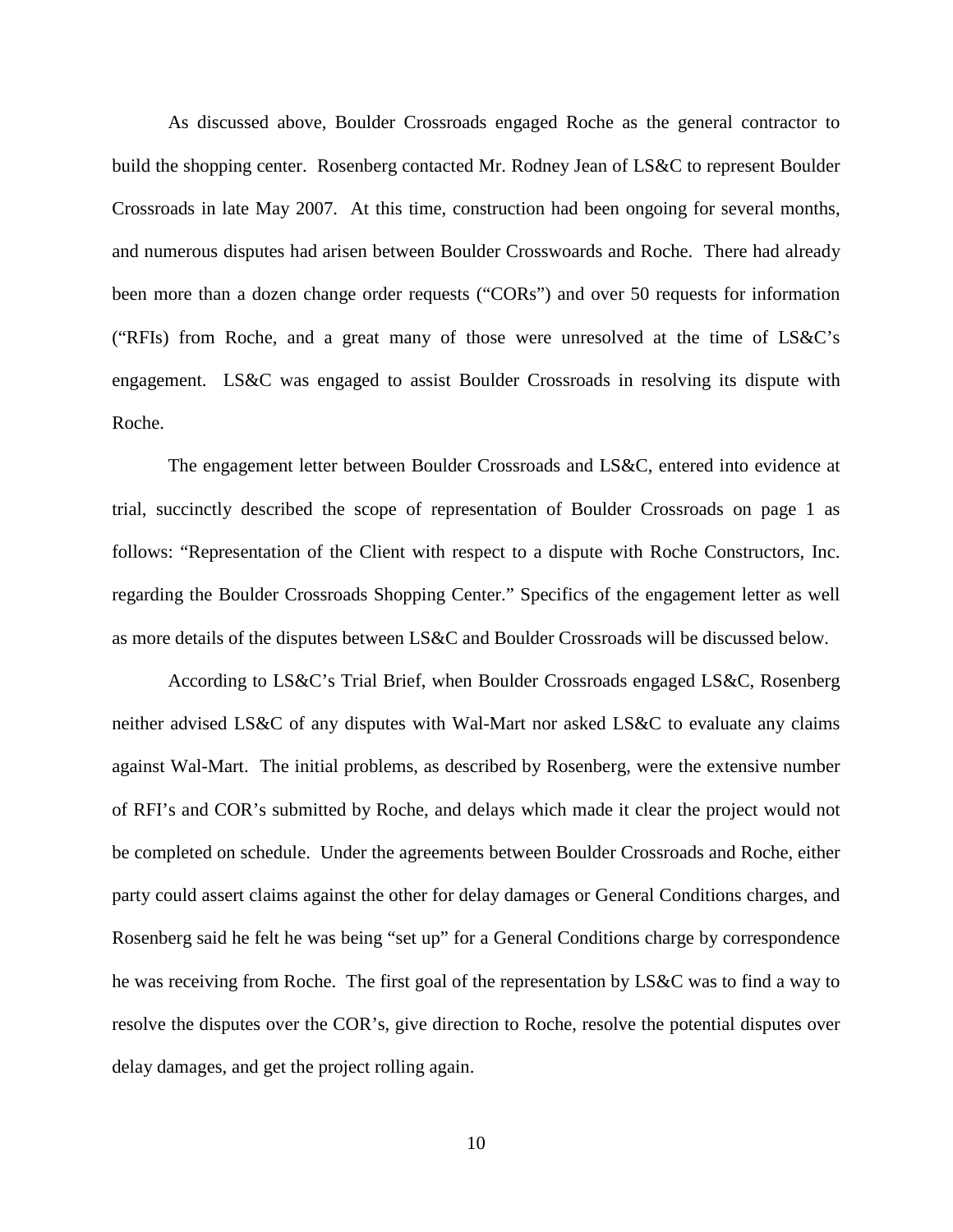### **SUMMARY OF TESTIMONY FROM AUGUST 25, 2010**

On August 25, 2010, a hearing was held to consider Boulder Crossroad's Objection to Claim LS&C's Response. At trial, representatives for Debtor appeared as did Mr. Rodney Jean of LS&C. Below is a summary of the testimony presented that day.

Debtor objected to LS&C's claims on several bases—that Boulder Crossroads did not receive adequate value in exchange for LS&C's legal services, that LS&C failed to disclose a conflict which prevented LS&C from providing Boulder with unbiased legal advisement, and that LS&C impermissibly applied a retainer paid by Boulder. During the hearing, Rosenberg testified on behalf of the Debtor and Jean testified on behalf of the Creditor.

During his testimony, Jean testified as to his representation of Boulder Crossroads in the time leading up to Boulder's bankruptcy. Jean first discussed the engagement letter entered into between LS&C and Boulder. The engagement letter defines the scope of engagement as "a dispute with Roche Constructors, Inc. regarding the Boulder Crossroads Shopping Center" (Creditor's Ex. 1). The engagement letter also discussed the general responsibilities of the Client (Boulder Crossroads) and potential conflicts. *Id.* Additionally, the engagement letter states that LS&C's services shall be governed by the Rules of Professional Conduct as adopted by the Nevada Supreme Court. *Id.*

Jean then testified as to several emails between himself and Rosenberg discussing the scope of the various issues Jean was working on for Boulder. According to Jean, Rosenberg frequently questioned the validity of the information Roche was providing. Jean presented other emails between himself and Rosenberg documenting the issues LS&C was working on for Boulder. (Creditor's Exs. 5-11). Jean also presented an email he sent to Roche documenting some of the problems which were developing at the time. (Creditor's Ex. 50). Jean produced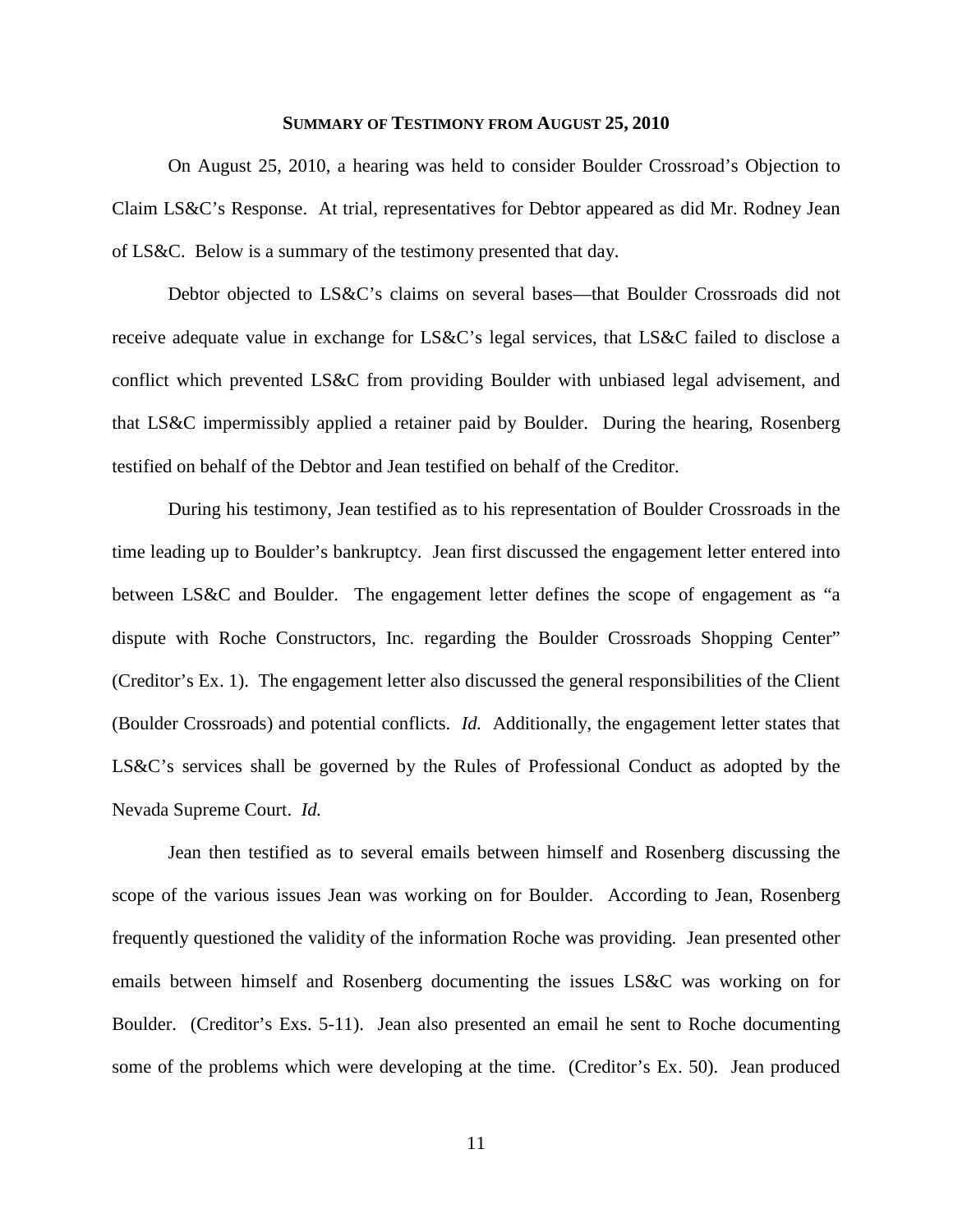emails between himself and Rosenberg to demonstrate the level of background knowledge Jean was required to attain on the contract between Boulder Crossroads and the contractors, the specifications, and the general conditions. (Creditor's Ex. 13-16). The emails also show the issues between Boulder Crossroads and Roche and what Jean was doing on behalf of Boulder Crossroads.

Jean presented an email from Rosenberg containing a string that discusses a dust control issue related to the construction at the site. (Creditor's Ex. 17). Wal-Mart had been raising concerns about the level of dust coming from the construction at Boulder Crossroads. Jean raised this because of the conflict of interest issue raised by Boulder Crossroads. Additionally, Jean presented an email from Rosenberg to Jean discussing Rosenberg's concern that Wal-Mart was attempting to position Boulder Crossroads to be in default by not managing contractors to comply with the conditions in the deed of purchase. (Creditor's Ex. 19). Jean testified that this was the first mention of any potential issues with Wal-Mart. He testified that this information was provided to him in order to assist him in understanding the priorities regarding how Rosenberg wanted the sequencing of the construction project to go.

Jean then discussed the work that went into negotiating the second amended construction contract. He stated that it was at this time that he first consulted with his partner, Mr. Paul Larsen, regarding timing issues and how long it would take to complete the project. After his discussion with Larsen, Jean wrote to Rosenberg saying that Larsen had done the zoning work for Wal-Mart and that it could take four to five months due to a significant backlog in the permitting office. (Creditor's Ex. 21). Rosenberg's response to this email was to ask if LS&C now represented Wal-Mart. (Creditor's Ex. 22). Jean responded "Interesting question. I'll check." (Creditor's Ex. 23). Jean testified that a few minutes later he wrote Rosenberg back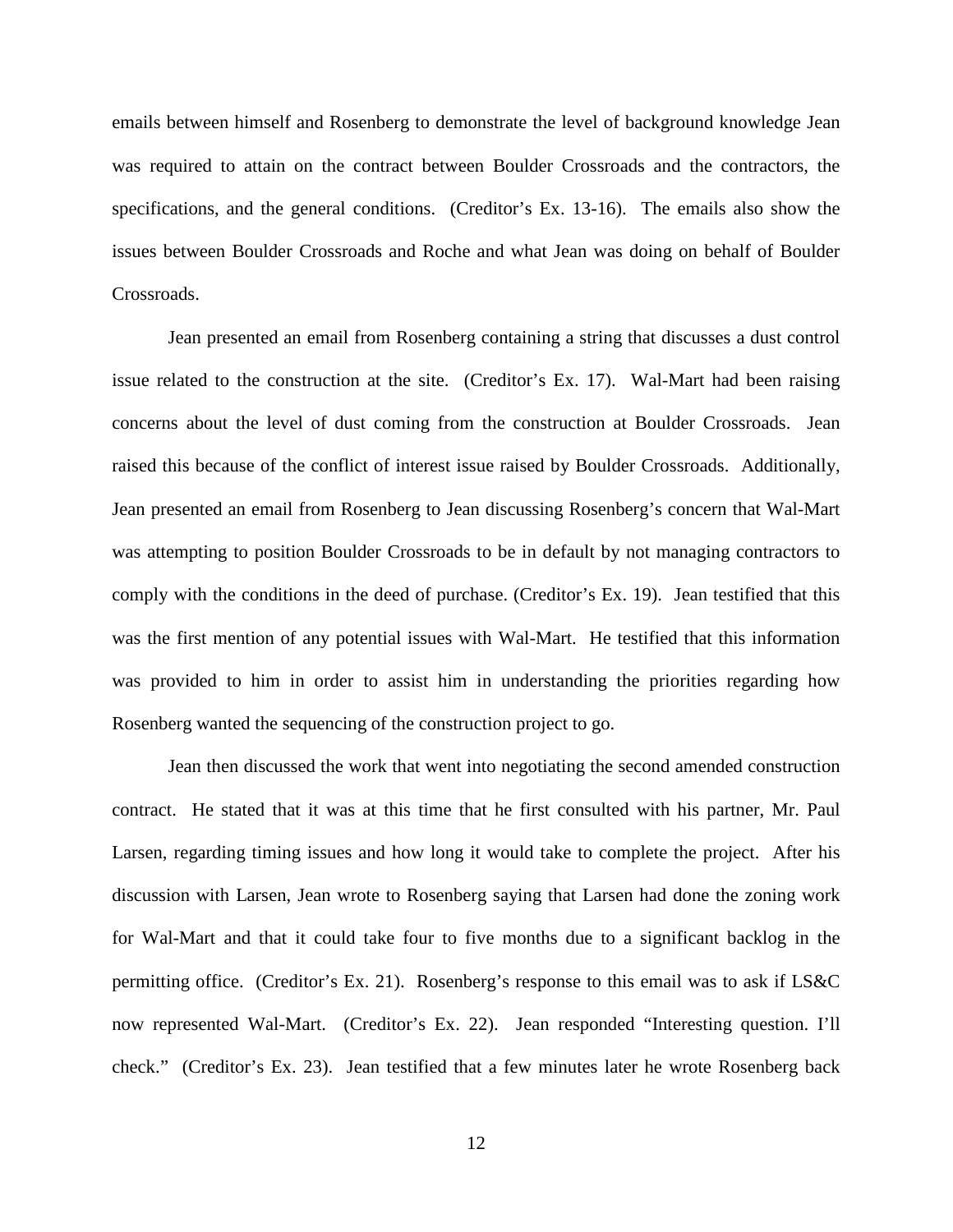acknowledging the existence of some open files with Wal-Mart and told Rosenberg that "Wal-Mart would not have been listed or checked as part of our new matter intake process because there did not appear to be anything adverse to Wal Mart in this matter…Rest assured nothing you have said has or will ever be passed on to Wal Mart." (Creditor's Ex. 24). Jean testified that LS&C did not actually do the zoning work for Wal-Mart, but did the zoning work for the party that sold the property to Wal-Mart. Jean stated that he never discussed Boulder Crossroads again with Larsen, until he was asked to respond to discovery in this claims objection.

Jean then discussed an email sent a month after Rosenberg's questions about LS&C's representation of Wal-Mart. In that email, Rosenberg raised an issue about a problem where the subcontractor cut the cart perimeter around the Wal-Mart parking lot. (Creditor's Ex. 25). Rosenberg asked Jean if Boulder Crossroads needed to put the contractors on notice of the issue, to which Jean responded that they should absolutely put them on notice. (Creditor's Ex. 26). Jean testified at trial that he presented this issue because it was something that concerned Wal-Mart and that Boulder Crossroads and LS&C went forward with their representation. Jean also testified that Boulder Crossroads paid for the work LS&C did at this point and that all of the work that Boulder Crossroads disputed occurred much later. Jean pointed to the fact that instead of requesting that LS&C cease their representation of Boulder Crossroads, Rosenberg had LS&C continue doing work for Boulder Crossroads.

Jean testified regarding an issue concerning Mr. Chuck Perkins, an employee of Rosenberg's. Perkins claimed that he had left another job to come work for Boulder Crossroads and had not been paid. Jean discussed this issue, and presented an email between himself and Rosenberg concerning the matter, in order to show the other work that LS&C did for Boulder Crossroads.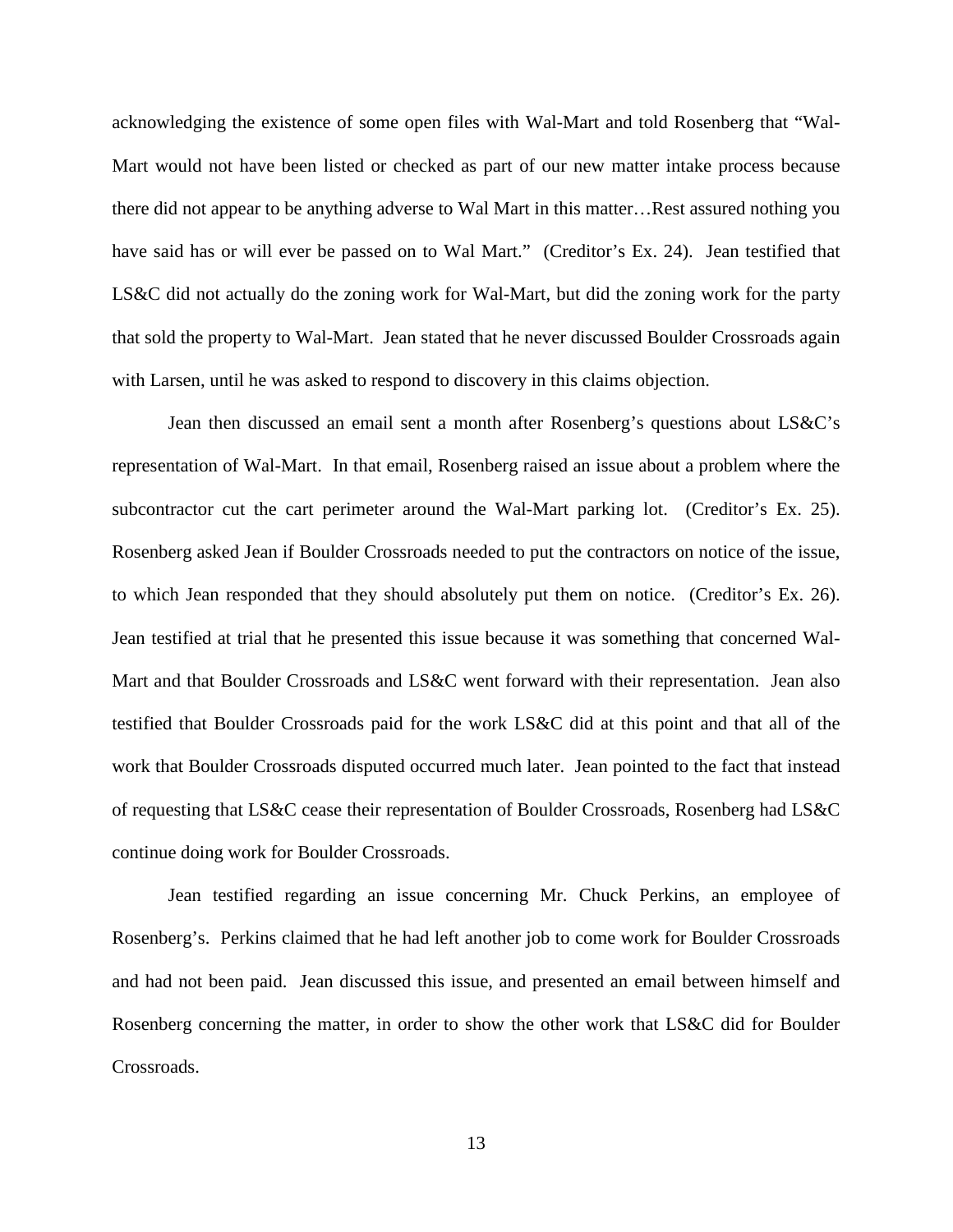Jean then testified about the issues with Boulder Crossroads' tenant, Royal Nails, who had wanted to back out of its lease. In response to Debtor's claim that LS&C had impermissibly settled a claim without Boulder Crossroads' permission, Jean entered exhibits detailing the lease, the conflicts check that LS&C ran, and LS&C's work on the matter. (Creditor's Exs. 29-45). These exhibits present Jean's work in trying to settle the matter between Boulder and Royal Nails. The emails show communications between Jean, Rosenberg, and Royal Nails. Jean testified that responses from Royal Nails were forwarded to Rosenberg. The emails span a fivemonth period from February 7, 2008, to June 13, 2008. Jean included in his exhibits a complaint he received on October 13, 2008 from an attorney representing Royal Nails. (Creditor's Ex. 46). Jean testified that at this time he was no longer representing Boulder Crossroads, and emailed the attorney for Royal Nails that he had parted company with Boulder at the beginning of the summer, when Boulder stopped paying LS&C's bills. (Creditor's Ex. 47).

Jean testified as to another issue which Boulder Crossroads asserted was a conflict of interest. Jean testified that Rosenberg had mentioned an issue with Java Detour, a tenant of Boulder Crossroads. Jean stated that Rosenberg promised to send Jean information concerning the guarantors of the lease. On February 7, 2010, Rosenberg sent Jean an email identifying the guarantors of Java Detour, including a Mr. J. Dapper. (Creditor's Ex. 53). The email from Rosenberg stated in a parenthetical after Dapper's name that "Your firm is the registered agent for at least one of J's other businesses." *Id.* Jean testified that before he could even run the conflicts check, Rosenberg stated that Boulder was not having LS&C represent them on that matter. Jean stated that he did not believe it would be a per se conflict that LS&C was the registered agent for any entity that Dapper had an interest in, but that it would have been a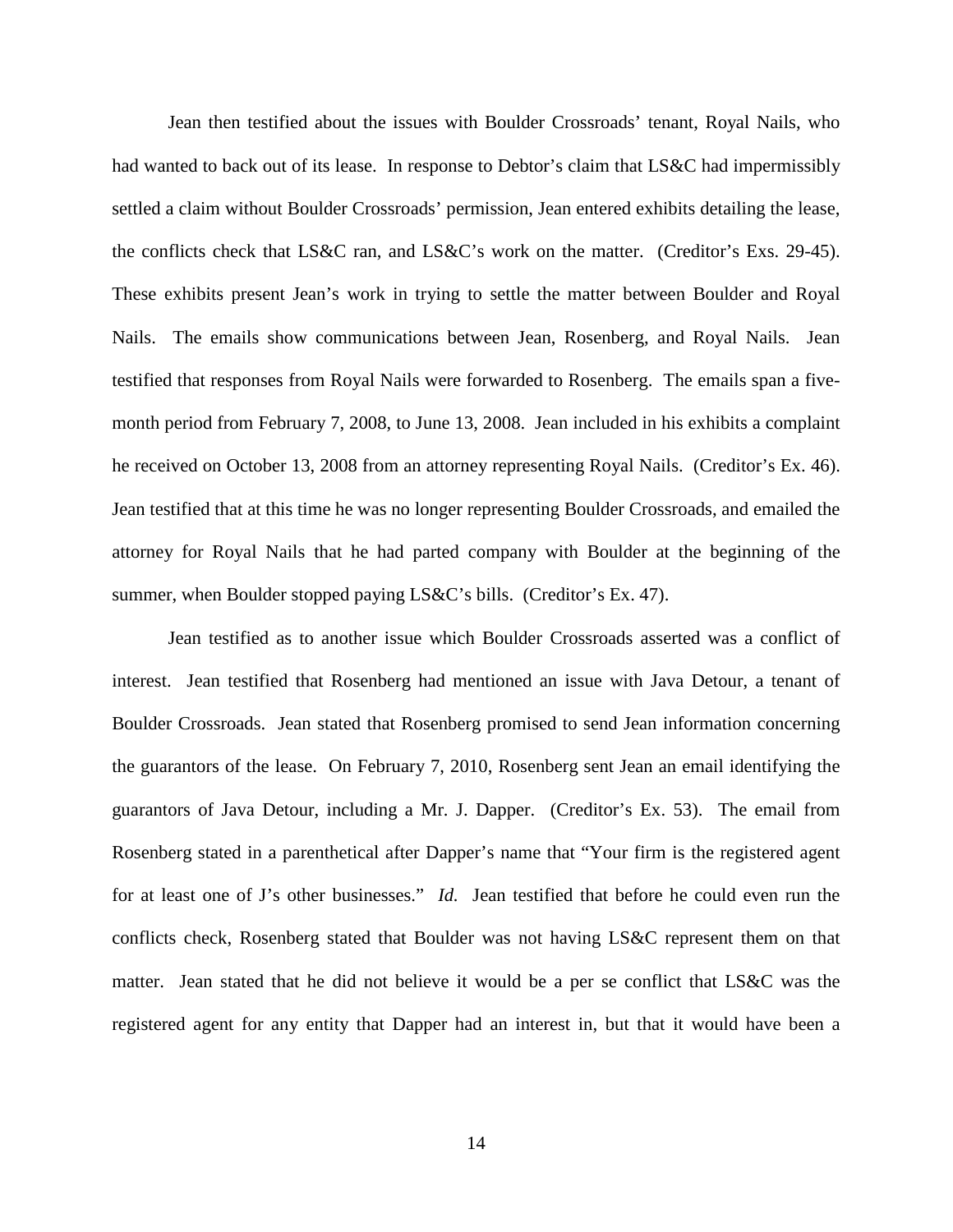situation that Jean would have been concerned enough about that he would have requested a conflict waiver if LS&C had gone forward with the matter.

Jean next testified about the issue between LS&C and Boulder Crossroads concerning late attorneys' fees. Jean entered into evidence a letter from himself to Rosenberg, dated April 24, 2008, which stated that Boulder Crossroads owed LS&C over \$83,000 plus some unbilled work in process and that Boulder Crossroads had made no payment to LS&C since February 26, 2008. (Creditor's Ex. 55). The letter also stated that Jean was particularly concerned by Boulder Crossroads' failure to pay because Boulder had previously not acknowledged billings by the architect for the project, Nadel, to which Boulder objected. *Id.* Jean stated in the letter that he was concerned that Boulder was not paying its bills due to "some objection to the payment of Lionel Sawyer & Collins' bill of which I am not aware." *Id.* After presenting this letter into evidence, Jean testified that Rosenberg had previously expressed that Rosenberg had tremendous problems with Nadel and that Rosenberg did not intend to pay those bills. Rosenberg had deliberately withheld his concerns from Nadel because he needed to get some information to have Nadel, as the architects for the project, deal with Roche on some matters. Jean testified that he was concerned that Boulder was repeating the same pattern in choosing to ignore LS&C's bills. Jean stated that while there were phone calls between the parties on the issue of the bills, he never received any written response to the letter.

Jean entered several additional emails from Jean to Rosenberg, detailing the issues between Boulder Crossroads and LS&C with regards to attorneys' fees. (Creditor's Exs. 56-59). The first, dated May 9, 2008, stated that Jean was reluctant to enter into any new matters with Boulder when there was \$100,000 in outstanding bills that were over 120 days past due. (Creditor's Ex. 56). Jean testified that he communicated with Rosenberg after this email, but still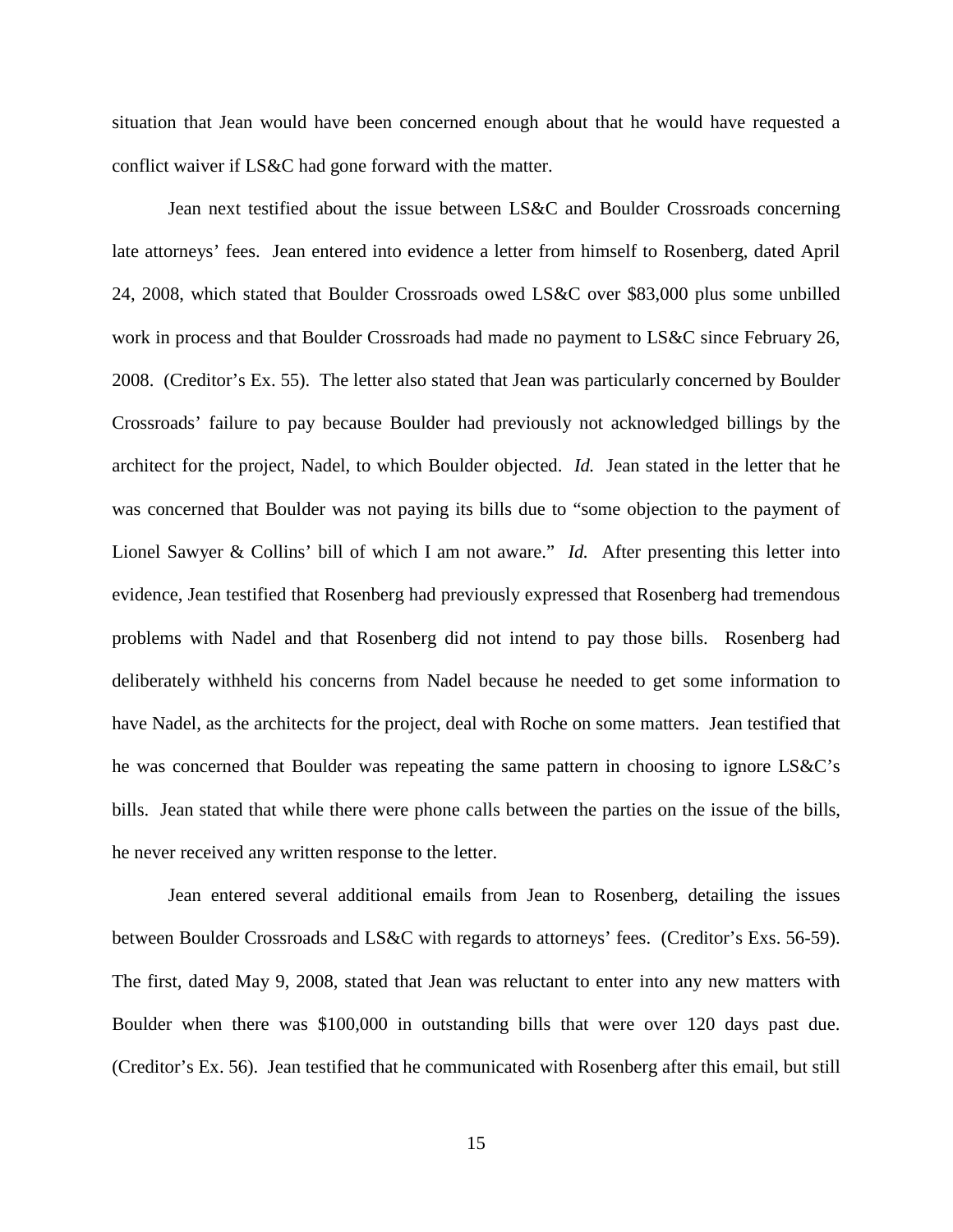received no payment. The next email, dated May 21, 2008, stated that Rosenberg had told Jean that he would bring the account more current, but that LS&C had yet to receive any payments, and that Jean "must decline to do any further legal work for Boulder Crossroads on any matters until all fees and costs are brought current." (Creditor's Ex. 57). Jean testified that as of May 21, 2008, Rosenberg had not objected to the amount of the fees or to any sort of conflict of interest with regards to Java Detour or Wal-Mart.

Jean next testified as to the issue of the \$15,000 retainer. Jean entered an exhibit showing the retainer was applied to the balance of the fees on April 10, 2009. (Creditor's Ex 60). Jean stated that according to Ex. 57, the outstanding fees were \$105,173.89, but that it is after the application of the retainer to the balance (plus some prepetition interest) that brings the final claim of LS&C to \$91,506.10.

Jean then testified that his billing rate was \$475/hour in 2007 and \$500/hour in 2008. He testified that he believes that to be within the range of reasonable and customary billing rates for lawyers with his level of experience.

During Jean's cross examination, Jean testified that the retainer was applied to the balance on April 10, 2009, after Boulder Crossroads filed for bankruptcy. Jean acknowledged that no relief from stay was filed prior to taking the retainer.

Jean testified that there were five matters LS&C worked on for Boulder Crossroads— Roche, Payless Shoes, Perkins, Royal Nails, and Quizno's. Jean additionally acknowledged that the total bill entered into evidence included interest at 12% per year, but that this accumulation of interest was cut off as of January 2009, when Boulder Crossroads filed its bankruptcy case.

Jean next submitted the depositions of Ms. Sandra Olsen, the vice-president and general counsel for Roche, and Mr. Marvin D. Nathan, an attorney in Houston, Texas that had done work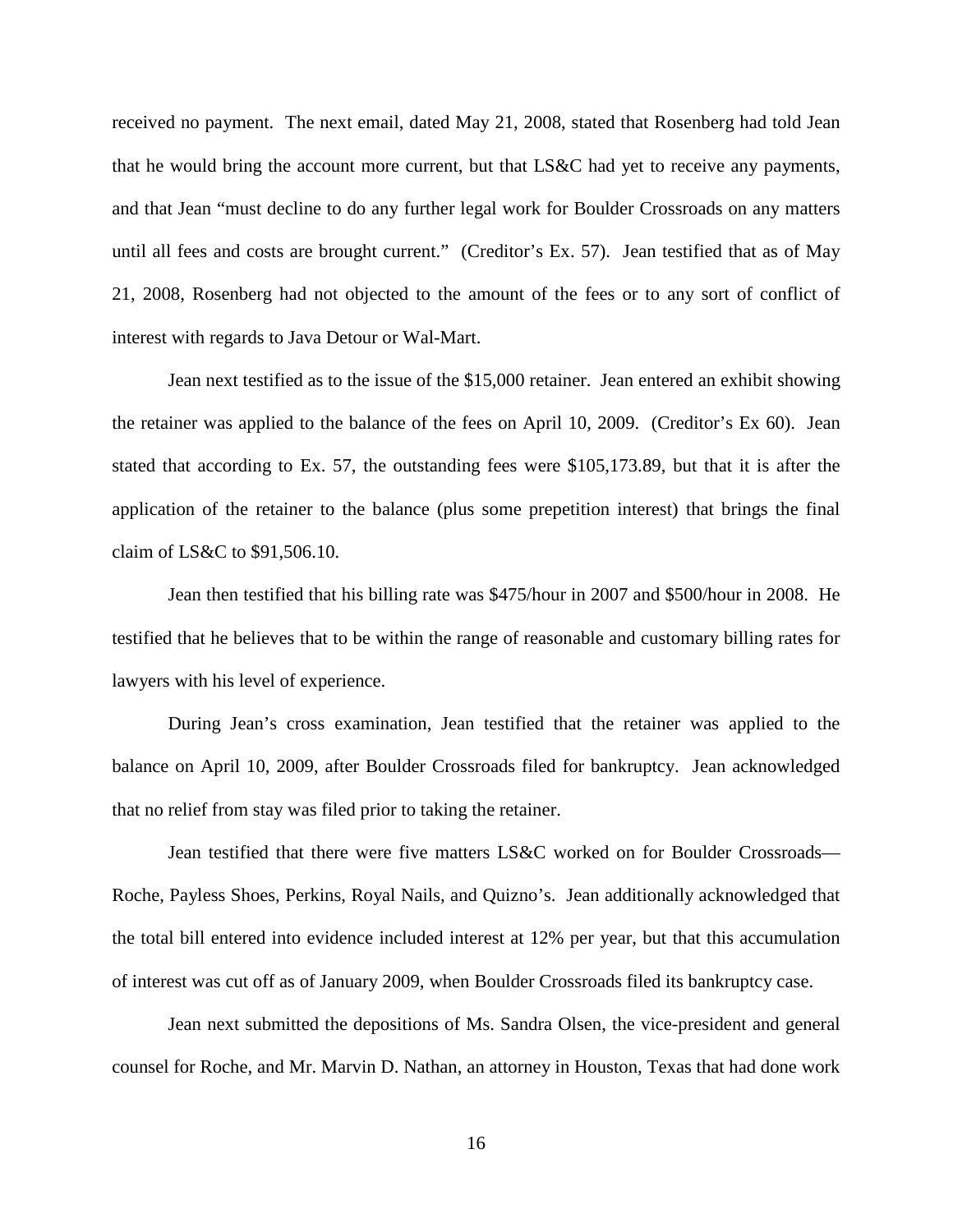for Rosenberg and Rosenberg's father. (Creditor's Exs. 3-4). Jean testified that he entered these depositions in response to the claim that Jean did not provide Boulder Crossroads with adequate counsel. Jean testified that he had worked with both attorneys—Nathan as co-counsel for Boulder Crossroads, and Olsen as opposing counsel in the matter between Roche and Boulder. Jean pointed to excerpts from the depositions to show that both attorneys felt that Jean was knowledgeable about the facts and law of the case and that Jean represented Boulder Crossroads fairly and zealously within the bounds of the law.

Jean then called his second witness, Mr. Eric Rosenberg. Rosenberg testified that he read and signed the engagement letter between Boulder Crossroads and LS&C in May 2007. Rosenberg testified that the Boulder Crossroads center was not the first shopping center he was involved with and that he had been involved in roughly 30 to 40 projects of various sizes. Several of these projects, Rosenberg testified, had also been anchored by a Wal-Mart; however the Boulder Crossroads project was the first project Rosenberg had worked on where he purchased the property directly from a Wal-Mart. Rosenberg stated that he has 12-15 years experience developing shopping centers and had retained lawyers in connection with the other projects he worked on.

Rosenberg testified that he was familiar with legal documents and that the engagement letter, under "scope of engagement", stated that Boulder Crossroads engaged LS&C to provide legal services with respect to a dispute with Roche and that there was no mention of any dispute with Wal-Mart. Rosenberg went on to testify that there was a dispute with Wal-Mart at the time he signed the engagement letter, but that another firm was handling the matter. Rosenberg then stated that he was not aware of any document, prior to the email exchange between Rosenberg and Jean on June 27, 2007, that indicated there was a dispute going on with Wal-Mart.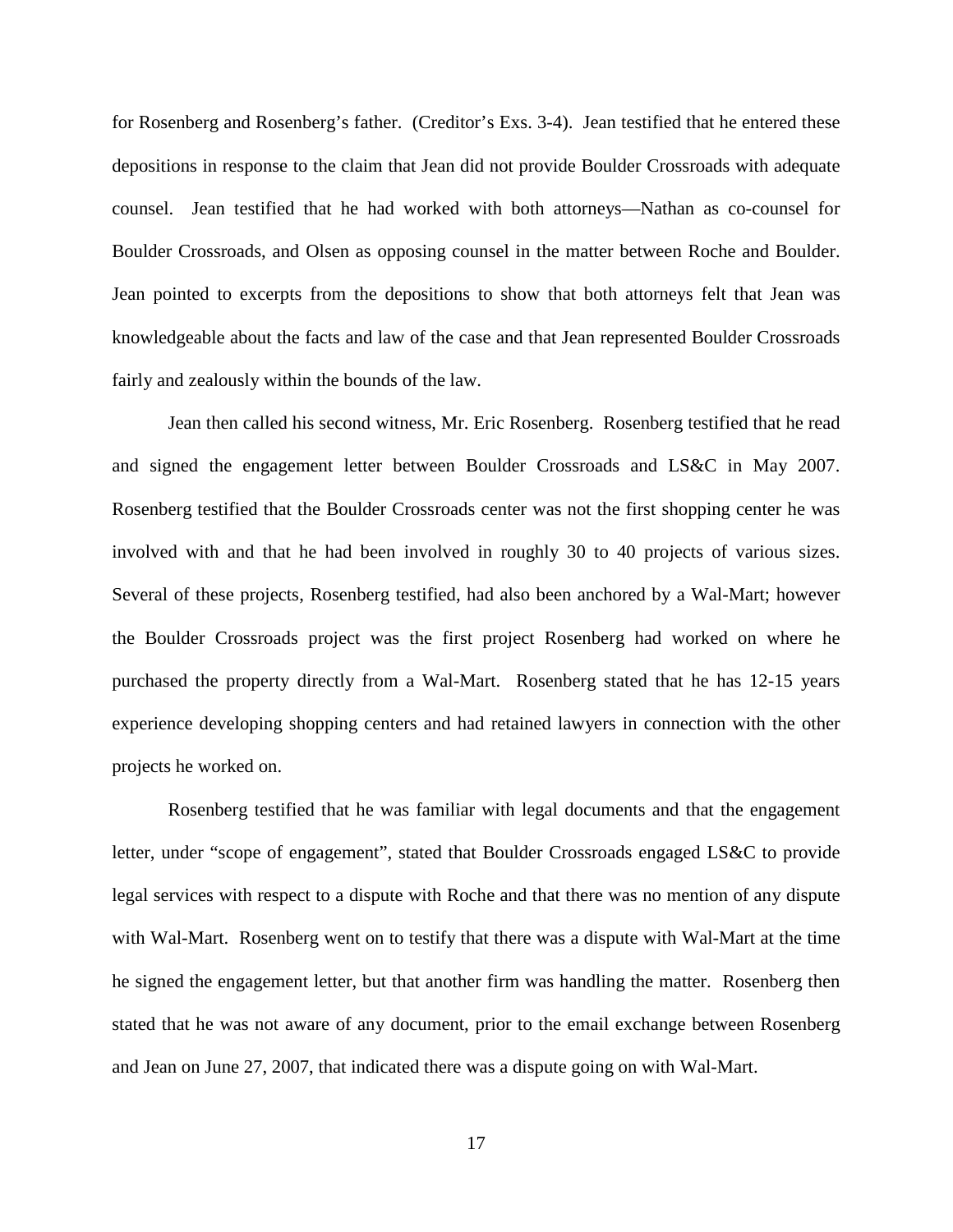Rosenberg testified that there was no litigation or arbitration going on between Boulder and Wal-Mart at the time the engagement letter was signed. Rosenberg additionally acknowledged that the engagement letter included language that stated "[i]n the event the Client perceives any actual or possible disagreement with the Firm or the Firm's handling of the Matter, the Client shall promptly and candidly discuss the problem with the Firm." (Creditor's Ex. 1).

Rosenberg then testified about the letter Jean sent Rosenberg in regard to unpaid legal fees. (Creditor's Ex. 55). Jean asked Rosenberg about the paragraph in the letter which said ". . . in light of your having not acknowledged billings by Nadel to which you object, I am concerned that you have some objection to the payment of Lionel Sawyer & Collins' bills of which I am not aware." Rosenberg testified that Nadel had been the architect of record for the shopping center and that as of April 24, 2008, Rosenberg did not intend to pay Nadel's bills. Rosenberg testified that Nadel filed a proof of claim in the Boulder Crossroads bankruptcy case and Boulder has filed an objection to Nadel's claim. Rosenberg testified that he had told Nadel about his issues with Nadel's bills and that Jean made a false statement in the letter sent from LS&C to Boulder Crossroads. Rosenberg testified that he never disputed in writing the statement made in the letter. Rosenberg also testified that he never sent a letter or knew of an email he had sent responding to Jean's question in the letter asking if there were any reasons LS&C had not been paid. Rosenberg testified that he could not recall ever having sent an email or letter disputing the statements about the fees made in the other emails sent by Jean.

Rosenberg next testified about the issues with Wal-Mart. Rosenberg testified that leading up to a conference call between Jean, Rosenberg, and representatives from Roche, that Rosenberg and Jean discussed the issue of dust settling on the Wal-Mart property and Rosenberg wanted to make sure that it would not become a bigger issue.

18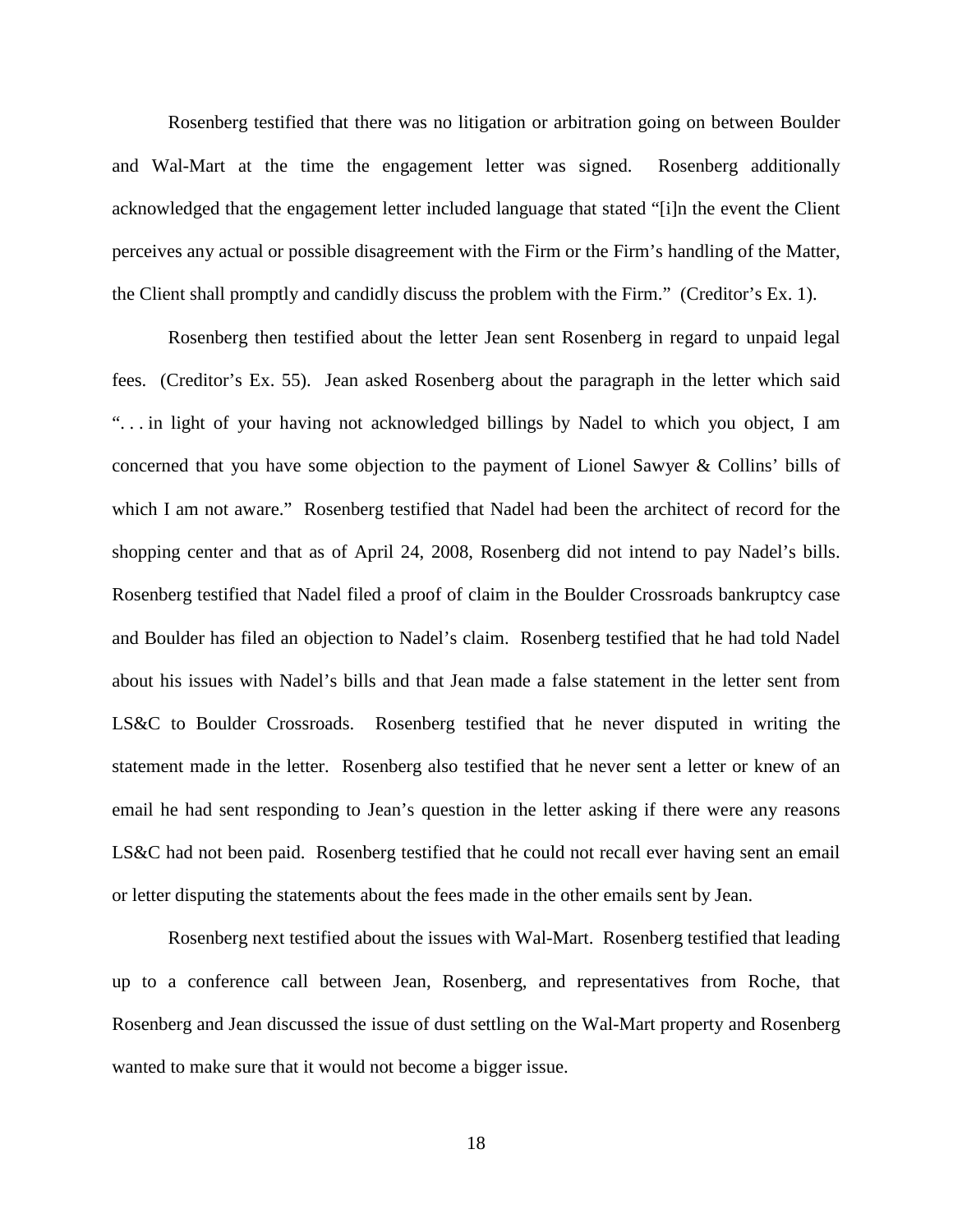Rosenberg testified that he was concerned when he learned that LS&C had represented Wal-Mart with regard to Wal-Mart's zoning work. Debtor's Exhibit 7 contains a copy of an email sent from Jean to Rosenberg dated July 16, 2007 (see also Creditor's Ex. 24), discussing LS&C's representation of Wal-Mart. Rosenberg testified that it is his handwriting on Debtor's Exhibit 7 which says "[t]he only collaboration and filesharing was between Rod [Jean] and his partner Paul [Larsen] to sabotage Boulder Crossroads." Rosenberg testified that he had not seen any document which would indicate that Jean had provided any information to Larsen that was intended to sabotage Boulder Crossroads. Rosenberg went on to state that after this email exchange, where Rosenberg learned of LS&C's representation of Wal-Mart, Rosenberg and Jean continued to speak frequently and that Rosenberg never indicated he wanted to change counsel or wrote a letter objecting to LS&C's representation of Wal-Mart. Rosenberg testified that he was unaware of LS&C ever opening a file for Boulder Crossroads with regard to any matters involving Wal-Mart and that LS&C never appeared in any meeting or proceeding adverse to Boulder Crossroads on behalf of Wal-Mart. Rosenberg stated that he had no evidence indicating that anything he had said to Jean was ever passed onto Wal-Mart.

Rosenberg testified that LS&C represented Boulder Crossroads for eleven months after learning that LS&C had some open files for Wal-Mart, and that during that time, Rosenberg never indicated that he did not intend to pay LS&C's bills, nor that he ever wrote a letter or email objecting to the continued representation by LS&C.

Rosenberg testified that he never intended LS&C to become involved in any dispute between Boulder Crossroads and Java Detour. Rosenberg testified that he sent the email listing the guarantors of Java Detour to Jean (Creditor's Ex. 53) in order to confirm what he had learned from looking at the Secretary of State's website, specifically that LS&C was the registered agent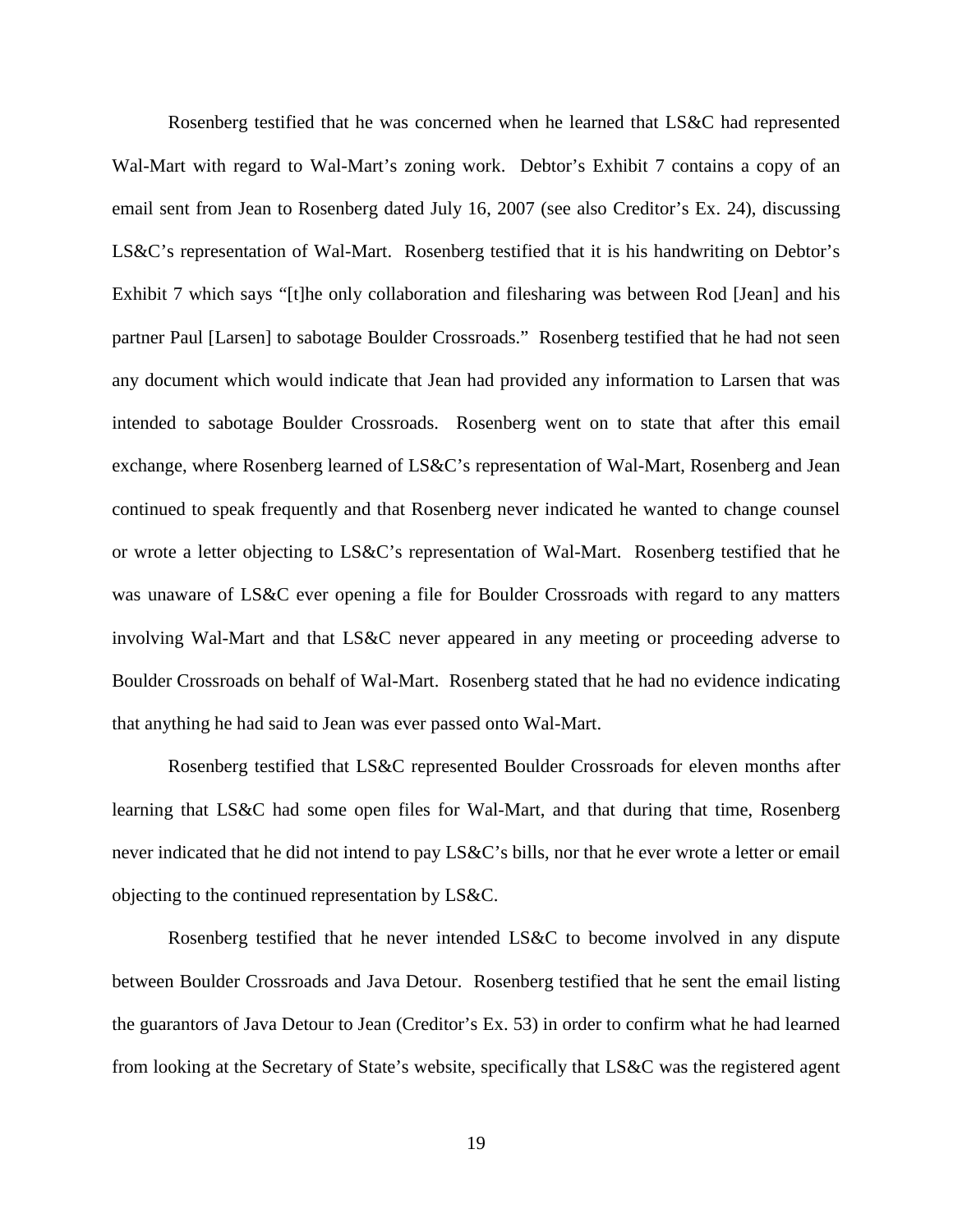for several businesses in which J. Dapper was the principal. Rosenberg testified that LS&C never billed Boulder for any matters related to Java Detour.

Leonard Simon, Boulder Crossroad's counsel, next presented portions of Olsen's deposition taken August 5, 2010. Olsen stated that she became involved in the disputes between Roche and Boulder Crossroads in May of 2007, at about the same time as Jean became involved. Olsen stated that the level of antagonism between Boulder Crossroads and Roche seemed extensive, and there was a lack of ability to communicate and cooperate at the time she became involved. Olsen stated that she had been involved in numerous projects for Roche where the other side had legal representation. Olsen testified that it would be of great concern if someone were to call her a liar and accuse her of bad faith. Olsen then testified that she remembered an email dated July 2, 2007, sent from Jean to herself where Jean wrote "[h]ow stupid do you think I am? I'm not going to have my client sign an agreement which pushes out the date of completion and have you hit Boulder Crossroads the next day with another 30 days of alleged delay damages for everything else which previously occurred on the job…These proposed changes are in bad faith, and I will be recommending that Boulder Crossroads find an honest general contractor to complete this job." (Debtor's Ex. 3). Olsen stated that she appeared at the deposition willingly and without a subpoena after being contacted by Jean and told of the issues between LS&C and Boulder Crossroads.

Following the presentation of Olsen's deposition, Jean proceeded to cross-examine Rosenberg. Rosenberg testified that when he purchased the property from Wal-Mart, he was under the impression that there was power available to the site. Rosenberg went on to state that he quickly came to the understanding that it would cost upwards of \$1 million to bring power to the site. Rosenberg testified that Boulder Crossroads ultimately resolved the problem with the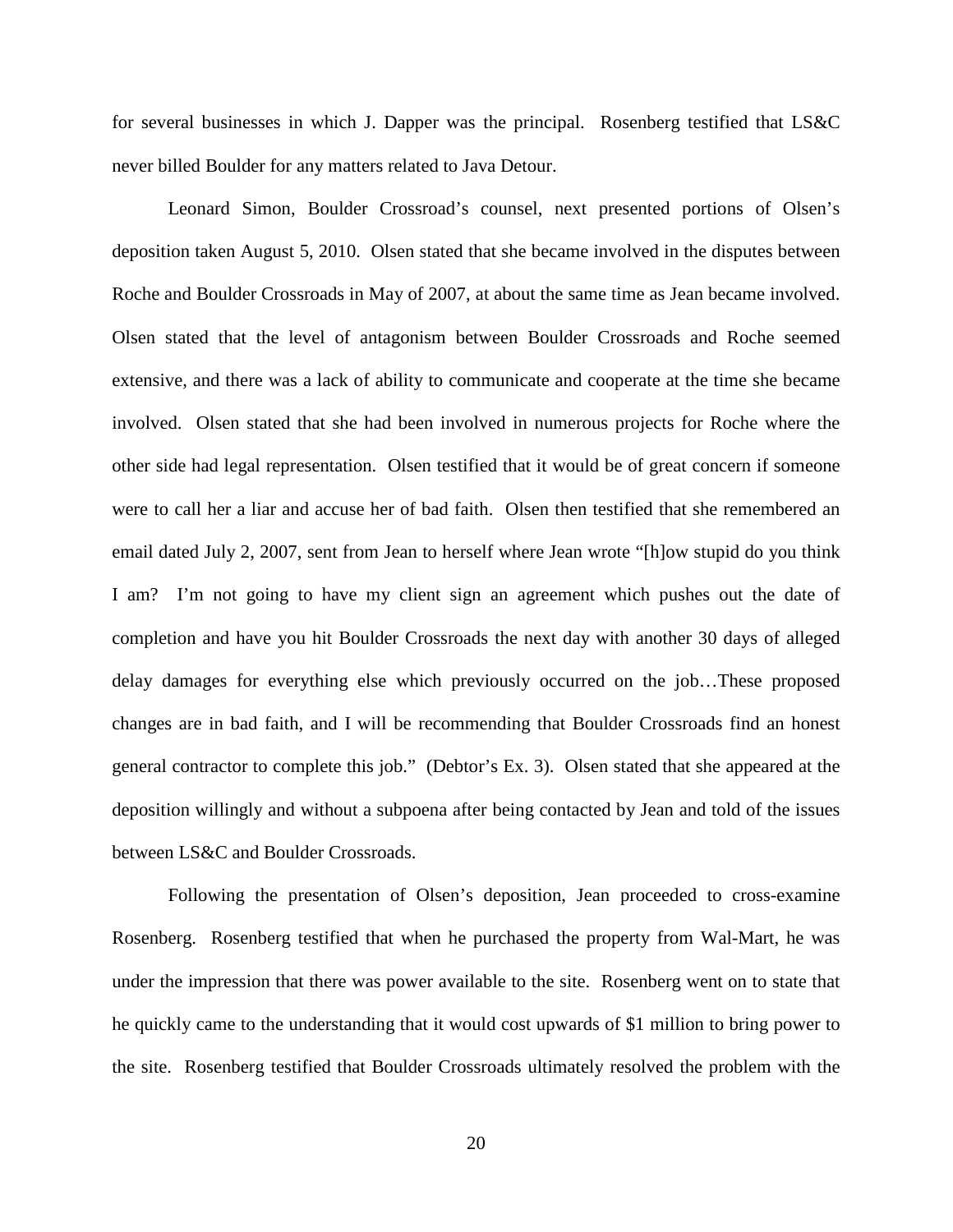power company, Nevada Power, by paying just under \$250,000 and signing a change order with Roche. Rosenberg testified that the initial contract between Roche and Boulder Crossroads called for a \$25,000 charge in connection with the underground conduit in regards to the on-site portion of the power, but as a result of the problems with the off-site power, the change order with Roche went up approximately \$360,000. Rosenberg testified that at the time Jean was first engaged, Rosenberg explained all these issues and made clear to Jean that Boulder Crossroads was negotiating with Wal-Mart about some reimbursement for the issues related to Nevada Power. Rosenberg testified that the issues related to Nevada Power and the other issues related to bringing power to the site were the biggest issues encountered in the development of Boulder Crossroads. Rosenberg then testified that he would not have hired Jean had he known that LS&C represented Wal-Mart and Nevada Power in the past. Rosenberg testified that he first became aware of LS&C's representation of Wal-Mart in July 2007, after spending a substantial amount of money with LS&C. Rosenberg stated that at this point in the construction of the shopping center, Boulder Crossroads was on a tight budget and did not have the resources to drop LS&C and find a new lawyer. Rosenberg testified that he had put a substantial amount of his personal resources into this project and was facing the prospect of personal bankruptcy as well as the bankruptcy of Boulder Crossroads.

Rosenberg stated that he considered replacing Roche as general contractors as a result of all the change order requests, but was concerned that if he did that, the bank would have put the project into default and that Rosenberg would have been sued on the personal guarantee he had put up for the loan and would have been sued by note holders, tenants, and subcontractors. It was under this backdrop, Rosenberg testified, that Boulder Crossroads hired LS&C to work out the issues with Roche. Rosenberg testified that he hired Jean to create a dialogue with Roche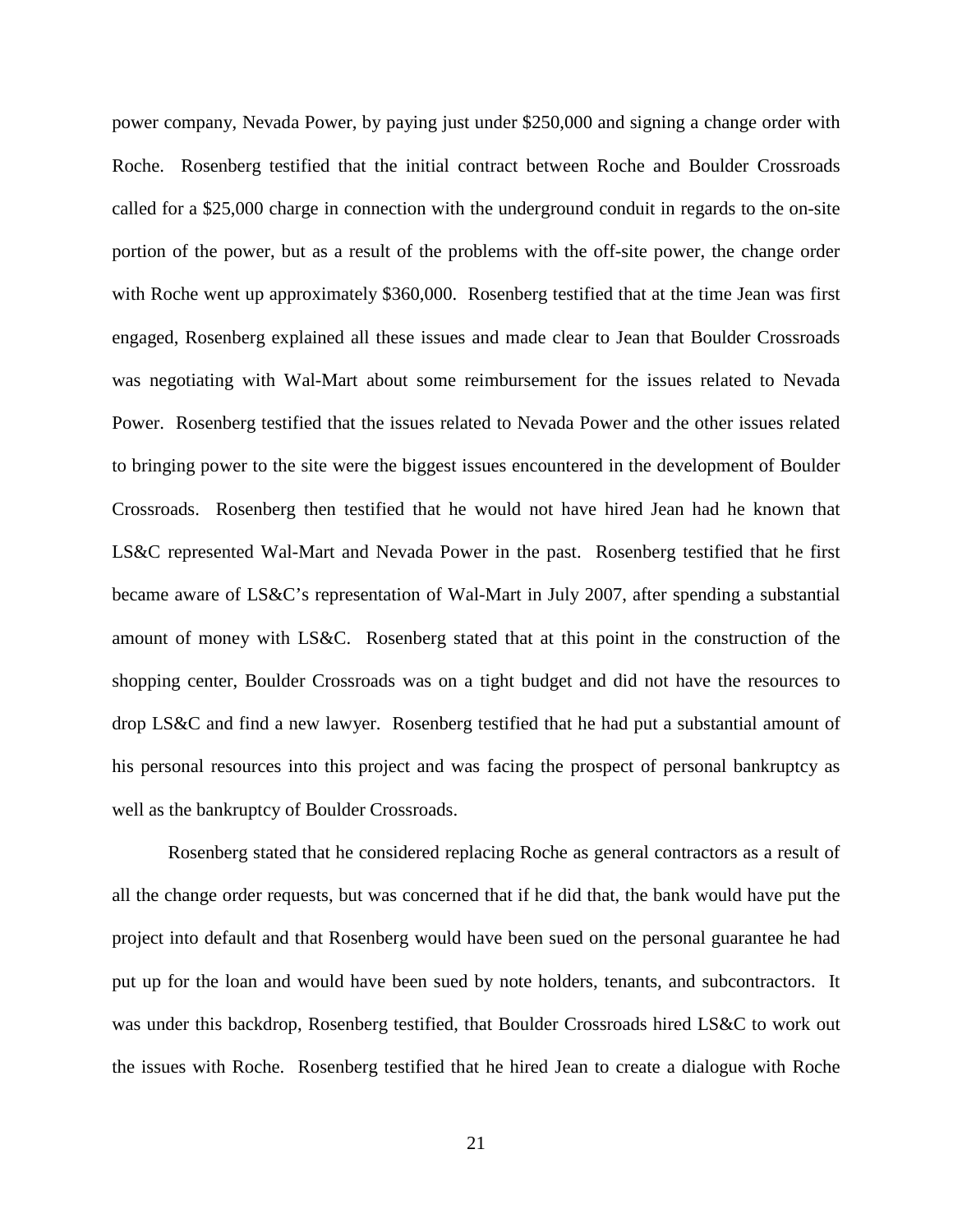and to make it clear that Rosenberg's only intention was to get the project completed as quickly as possible. Rosenberg testified that the approach taken by Jean, with the hostile email discussed above, was not the approach he was looking for when he hired Jean. Rosenberg testified that he believed that Jean's representation actually made the situation between Boulder Crossroads and Roche worse. Rosenberg stated that he did not fire Jean because Jean was in the process of renegotiating the construction contract with Roche, which changed the delivery dates for several different buildings. Rosenberg testified that the new delivery schedule impacted Boulder Crossroads negatively because of the concern that some tenants would use these multiple delivery dates as an excuse to not take possession. Rosenberg testified that Jean removed the liquidated damages in the contract between Boulder Crossroads and Roche, and made the new contract unnecessarily complicated.

Rosenberg then testified that he felt that he did not receive a benefit from the services of Jean and LS&C. Rosenberg testified that Jean was able to reduce the amount of a change order from \$135,000 down to \$50,000, saving Boulder Crossroads \$85,000, but received no other monetary benefit as a result of LS&C's \$220,000 representation with regards to the Roche matter.

Simon pointed to the Requests for Admission, where LS&C admitted to having represented Wal-Mart, Nevada Power, Mr. Dapper, and a Mr. Hank Gordon. Rosenberg testified that Gordon was close with Perkins, the gentleman discussed above, and was also a partner with Roche in an office building they owned together from some time in the 1990s to the mid 2000s.

## **PARTIES' CONTENTIONS**

After the hearing, several issues were taken under advisement: (1) whether LS&C's fees should be disallowed for failure to provide Boulder Crossroads with reasonable value; (2)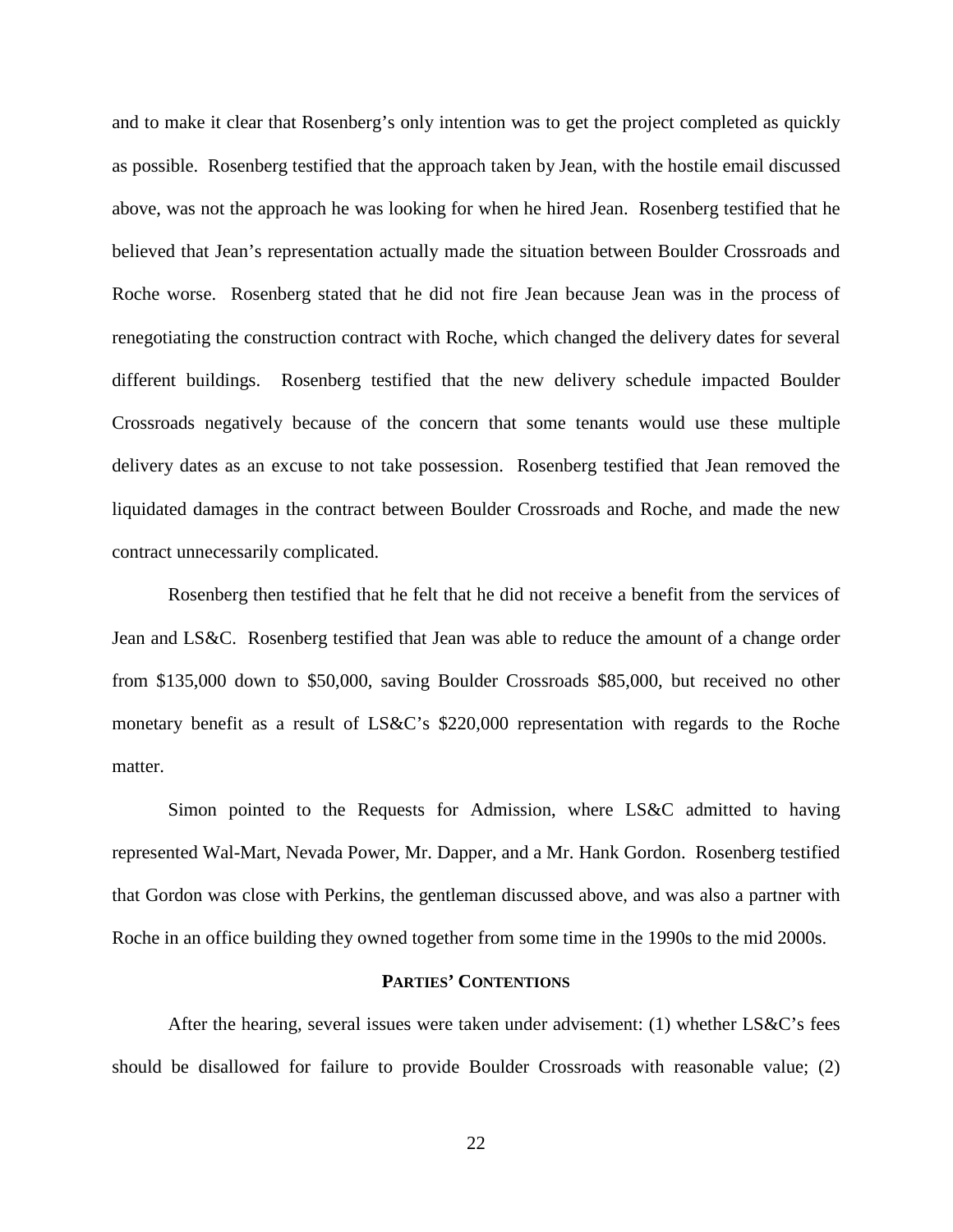whether LS&C's fees should be disallowed due to the alleged conflicts of interest; and (3) whether the application of the deposit was a violation of the automatic stay. The Court will discuss each issue in turn.

#### A. Reasonable Value

#### 1. Sec. 502(b)(4)

Jean and LS&C contend that they are entitled to their fees as a matter of contract based on the engagement letter. Rosenberg and Boulder Crossroads contend that this claim should not be allowed because Boulder Crossroads did not receive a benefit commensurate with the price of LS&C's services.

11 U.S.C. § 502(b)(4) states that if there is an objection to a validly filed claim, "the court, after notice and a hearing, shall determine the amount of such claim in lawful currency of the United States as of the date of the filing of the petition, and shall allow such claim in such amount, except to the extent that if such claim is for services of an insider or attorney of the debtor, such claim exceeds the reasonable value of such services." This section applies to all claims for attorneys' fees owed by a debtor for services provided pre-petition, and can be used to disallow a pre-petition claim for fees if those fees are found to be unreasonable. *In re Gutierrez*, 309 B.R. 488, 492-93 (Bankr. W.D.Tex. 2004). The Bankruptcy Court for the Western District of Texas, in analyzing this issue for attorneys' services performed in Texas, determined that the contract rate agreed to by the debtor and attorney is not determinative in this context, and the fees "can be evaluated in light of the overall standards that would be applied to any attorney's fee, regardless of how it is calculated—namely the reasonableness standards imposed by the Disciplinary Rules of Professional Conduct applicable to lawyers who practice in Texas." *Id.* at 494. In sum, the contract rate billed does not determine the value of the claim once the debtor is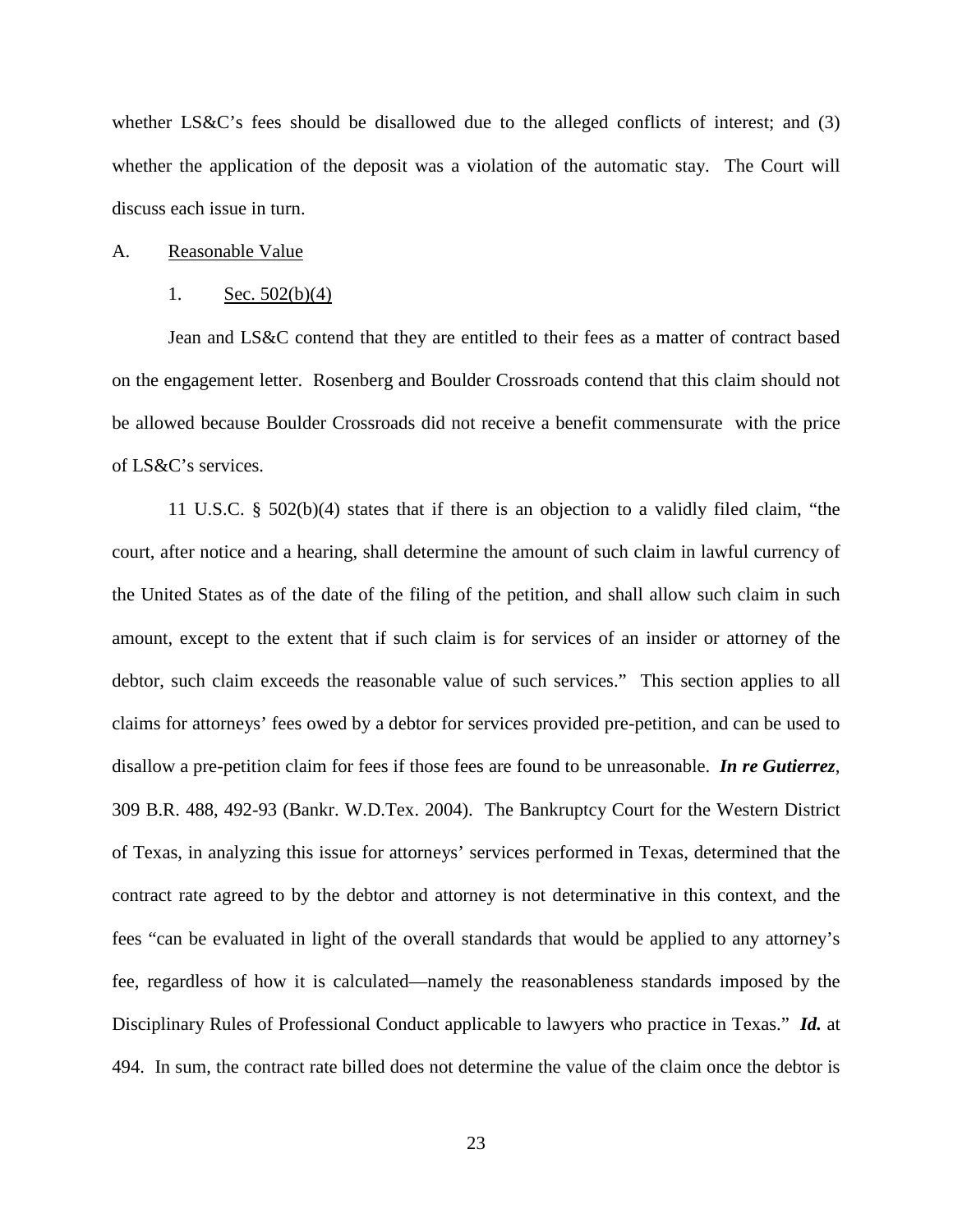in bankruptcy; at that point, the claim is disallowed to the extent it exceeds the reasonable value for those services. *In re Siller*, 427 B.R. 872, 879 (Bankr. E.D.Calif. 2010); *Sticka v. Geller (In re Stratton)*, 299 B.R. 616, 623 (Bankr. E.D.Oregon 2003). The reasonable value should be analyzed under both the state's rules of professional conduct (if applicable) and a federal reasonableness scrutiny. *In re Siller*, 427 B.R. 880.

#### 2. Burden Of Proof

The Bankruptcy Court for the Eastern District of California recently discussed which party should bear the burden of proof in a § 502(b)(4) case. *In re Siller*, 427 B.R. at 880-81. That court determined that the burden of proof should rest on the attorney or insider who filed the claim for three reasons: (1) that all applicants for awards of professional compensation under 11 U.S.C. § 330 bear the burden of proof on the elements of "reasonable compensation" and there appears to be no reason to suggest the standard under  $\S$  502(b)(4) should be different; (2) that creditors filing proofs of claim usually bear the ultimate burden of proof on the validity of their claims, and as  $\S 502(b)(4)$  involves only the allowance of a claim, there is no reason why the burden should be any different; and (3) that the disallowance under  $\S$  502(b)(4) is an expansion of the rules of *Pepper v. Litton*, that insider dealings with a debtor are subjected to rigorous scrutiny and that the burden is on the insider. *Id.* at 881 (citing *Pepper v. Litton*, 308 U.S. 295, 306 (1939)). This court agrees with that analysis and holds that LS&C bears the burden of establishing the reasonableness of their fees in this case.

#### 3. Determination of "Reasonable Value"

As discussed above, the claim for pre-petition fees should be subject to two tiers of reasonableness scrutiny. *In re Siller*, 427 B.R. at 880. Under the first tier, the claim must meet the reasonableness standard set under applicable state law, otherwise it will be disallowed under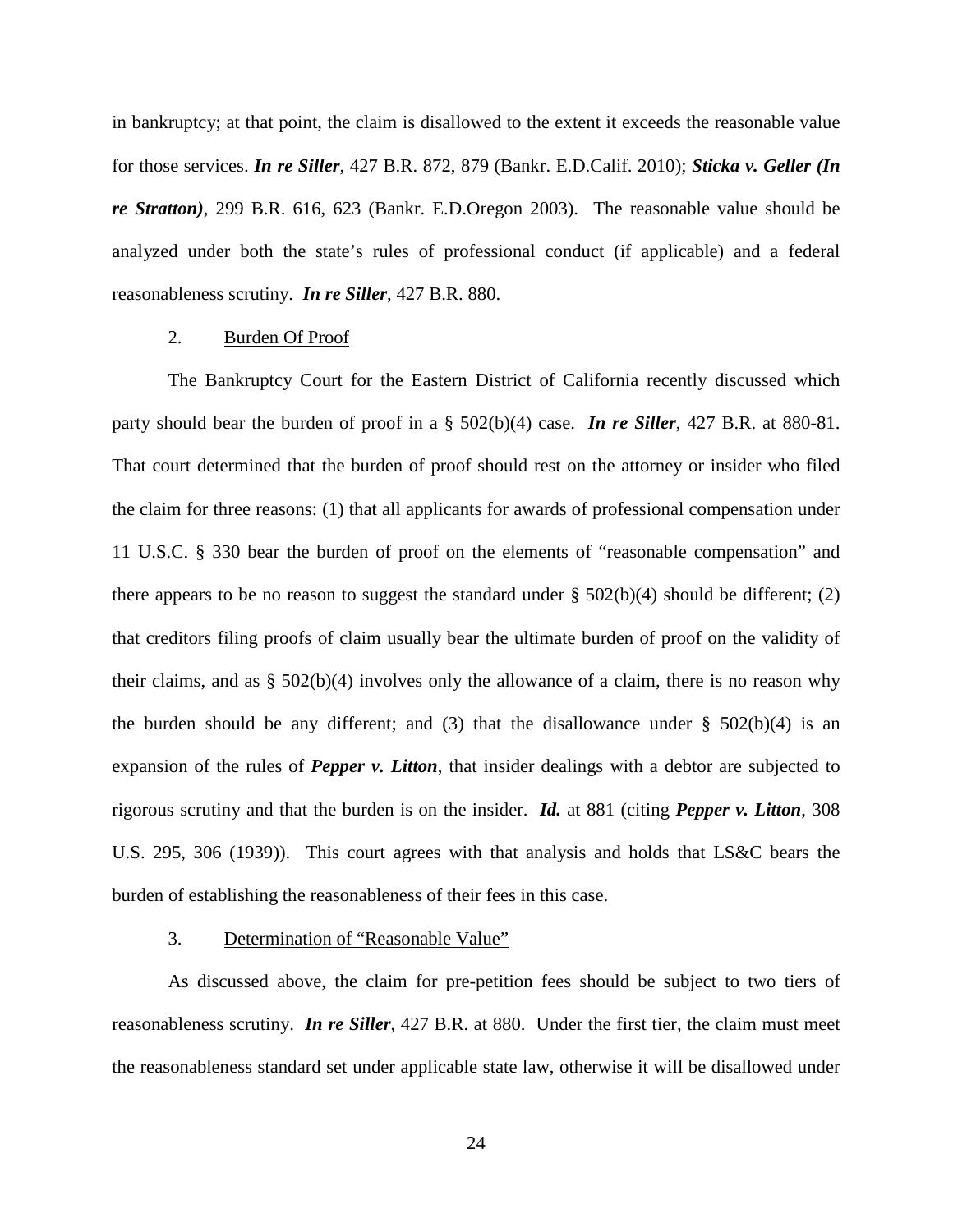§ 502(b)(1) as being "unenforceable" as not being "reasonable" under "applicable law." *Id.* If the claim meets the state standard, it then must also meet the second tier—federal reasonableness scrutiny. *Id.* (citing *Travelers Cas. & Sur. Co. v. Pac. Gas & Elec. Co.*, 549 U.S. 443, 450-53 (2007)).

#### B. State Standard

The Bankruptcy Court for the Western District of Texas, in determining reasonableness under § 502(b)(4), used the reasonableness standards imposed by the Texas Disciplinary Rules of Professional Conduct. *In re Gutierrez*, 309 B.R. at 494. In that case, the debtor was objecting to the claim of an attorney for work done on the debtor's prior bankruptcy which ultimately failed. In holding that the fees must be reasonable under the Texas Disciplinary Rules of Professional Conduct, that Court stated that fees that at one time appeared reasonable, may, in retrospect, appear unreasonable in a case that does not ultimately succeed. *Id.* at 494. As that court also noted, this would be the exception, not the rule. Few courts would make the determination that a fee was not earned simply because the case failed, but if the case's failure was due to the attorney's failure, then a court may find that the fee in question was not reasonable. *Id.* at 494- 95.

Debtor has argued here that it was in fact Jean's conduct that caused Boulder Crossroads to receive no value from LS&C's services. The Court does not find this argument credible or pursuasive, and finds that Jean has carried the burden to show that his fees were reasonable. In further support of the reasonableness of LS&C's fees, the Court turns its attention to the Nevada Rules of Professional Conduct, Rule 1.5, entitled "Fees." That rule lays down eight nonexclusive factors for determining the reasonableness of a fee:

(1) The time and labor required, the novelty and difficulty of the questions involved, and the skill requisite to perform the legal service properly; (2) the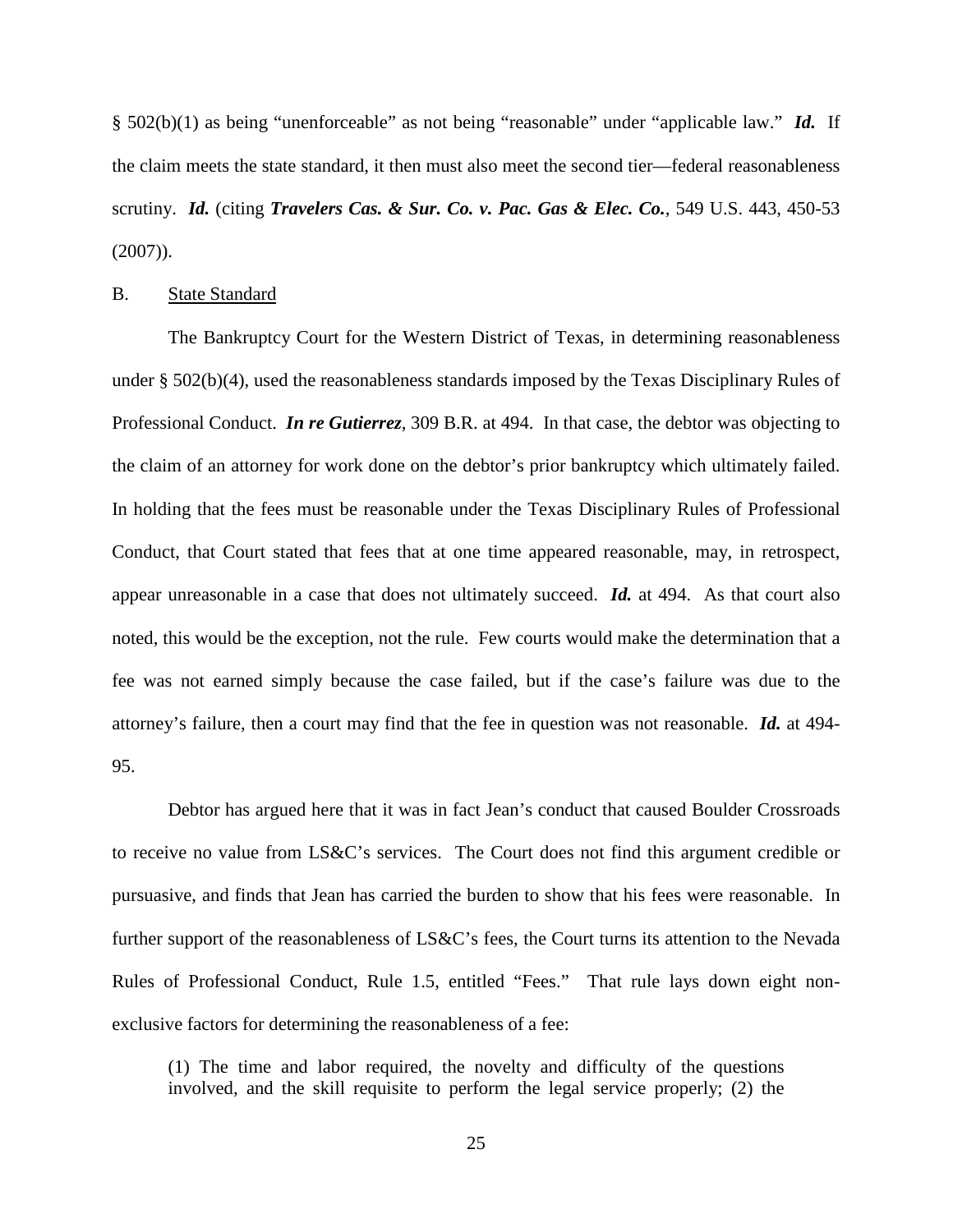likelihood, if apparent to the client, that the acceptance of the particular employment will preclude other employment by the lawyer; (3) the fee customarily charged in the locality for similar legal services; (4) the amount involved and the results obtained; (5) the time limitations imposed by the client or by the circumstances; (6) the nature and length of the professional relationship with the client; (7) the experience, reputation, and ability of the lawyer or lawyers performing the services; and (8) whether the fee is fixed or contingent.

## NEV. RULES OF PROF'L CONDUCT R. 1.5 (2006).

Of these eight factors, factors 1, 3, 4, 5, 6, and 7 are relevant in this case. Jean credibly represented to this Court the level of skill and background work required to represent Boulder Crossroads in the various disputes LS&C worked on for Boulder Crossroads. Jean also discussed at trial his fees, testifying they were in line with fees charged by partners in other big firms in Las Vegas and nationally. According to Rosenberg, the results obtained by LS&C were not worth the price LS&C charged for their services. Taking Factor 5 into account, this Court believes that the results obtained by Jean were reasonable under the circumstances. Factor 6 provides one of the best reasons to find Jean's fees reasonable—Rosenberg continued having LS&C represent Boulder Crossroads for several months after failing to receive the results he felt Boulder Crossroads deserved, and any objections Rosenberg may have had about LS&C's level of representation were kept to himself. Additionally, Jean has represented that LS&C is a highly respected firm in Nevada. This Court finds the testimony of Jean both credible and persuasive and holds that Jean has met his burden to prove that LS&C's fees are reasonable under Nevada standards.

#### 1. Federal Reasonableness Standard

There is no case law definitively defining "reasonableness" under  $\S$  502(b)(4). It is unclear if the definition is any different than the definition under state law. *See In re Siller*, 427 B.R. at 885. The Fifth Circuit, however, in discussing reasonable attorneys' fees under § 506(b), articulated several standards the court should consider: the time and labor devoted to the matter,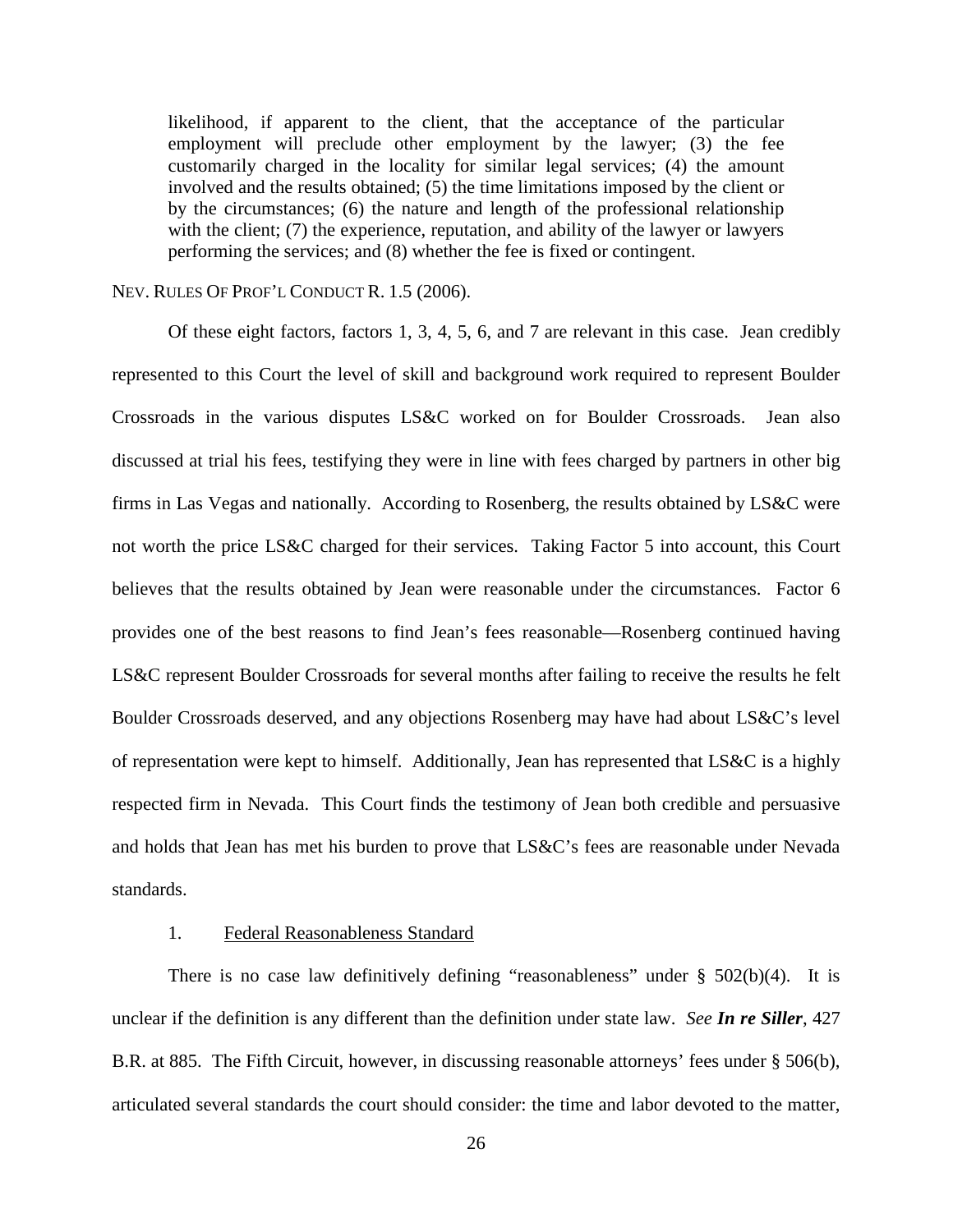its difficulty, whether the fee is fixed or contingent, the amount involved, the results obtained, and other awards in similar cases. *Blackburn-Bliss Trust v. Hudson Shipbuilders, Inc. (In re Hudson Shipbuilders, Inc.)*, 794 F.2d 1051, 1058 (5th Cir. 1986). These factors bear strong resemblance to the factors addressed in determining reasonableness under the Nevada Rules of Professional Conduct. Additionally, it bears noting that Jean presented the Court with detailed accounts of his time spent working for Boulder Crossroads. For these reasons, the Court finds that LS&C has met its burden under the federal standard for reasonableness.

#### $C_{\cdot}$ Conflict of Interest

Boulder Crossroads has argued that LS&C's fees should be disallowed due to a conflict of interest which prevented LS&C from adequately representing the needs of Boulder Crossroads. Rosenberg alleged that Jean's and LS&C's prior representation of Wal-Mart, Nevada Power, and a principal of one of Boulder Crossroads prospective tenants presented a conflict of interest. While perhaps Jean should have been more diligent in running conflict checks with anyone Boulder Crossroads may potentially be adverse, this Court believes, based on the testimony presented at Court, that any conflict of interest was *de minimis* and is no reason to either disallow LS&C's fees or require a disgorgement of those fees.

#### D. The Application of the Retainer

It is unclear exactly what Boulder Crossroads is alleging LS&C did improperly with respect to the \$15,000 retainer paid by Boulder Crossroads to LS&C. However, at trial an issue was raised as to the timing of the application of the retainer to the outstanding fees of LS&C; so in order to be thorough, the Court will discuss whether the application of the retainer was an impermissible violation of the automatic stay.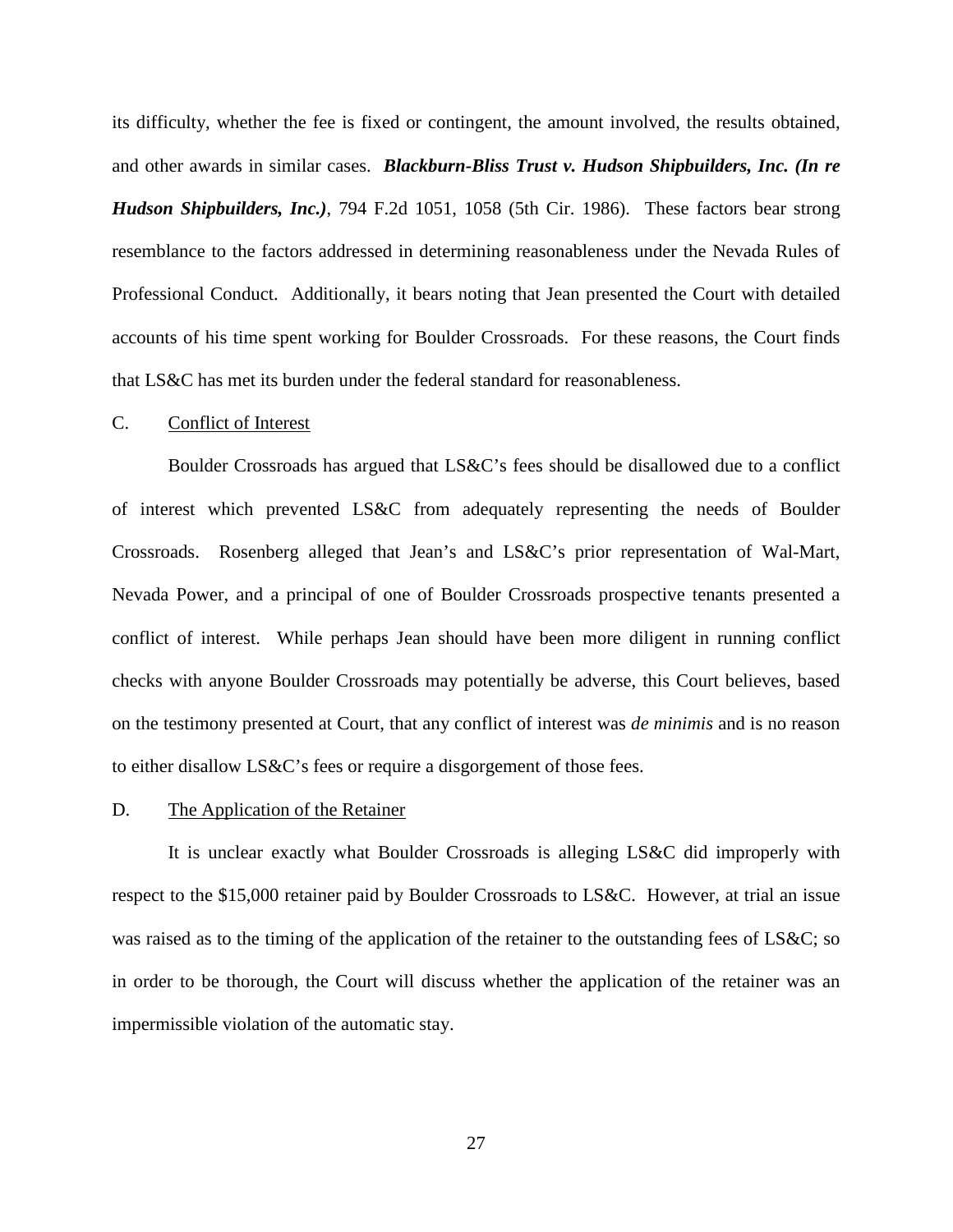The majority of cases discussing the status of a retainer paid by a debtor to an attorney deal with the situation where the debtor has paid the attorney for services to be rendered in the debtor's bankruptcy case. The Bankruptcy Code expressly contemplates the payment of retainers to attorneys in this situation. 11 U.S.C. § 328(a). Section 329 requires "[a]ny attorney representing a debtor in a case under this title, or in connection with such a case, whether or not such attorney applies for compensation under this title, shall file with the court a statement of the compensation under this title, shall file with the court a statement of the compensation paid or agreed to be paid, if such payment or agreement was made after one year before the date of the filing of the petition, for services rendered or to be rendered in contemplation of or in connection with the case by such attorney, and the source of such compensation." As the retainer in this case was not for services rendered or to be rendered in contemplation of Boulder Crossroads' present bankruptcy case, and the retainer was paid before one year before the date of the filing of Boulder's petition, § 329 is inapplicable.

The issue then becomes whether the retainer is considered property of the estate. In *In re McDonald Bros. Const., Inc.*, the court distinguished between three types of retainer agreements. 114 B.R. 989, 997-1001 (Bankr. N.D.Ill. 1990). A "classic retainer" is paid by the client in order to secure the attorney's services and preclude the attorney from taking another case. *Id.* at 997-98. This type of retainer is earned by the attorney upon receipt, regardless of whether any legal services are ultimately performed and is not considered property of the debtor's estate. *Id.* at 998.

The second type of retainer is a "security retainer," which is paid by the debtor and held by the attorney to secure payment of fees for future services that the attorneys are expected to render. *Id.* at 999. This type of retainer is not considered present payment for future services,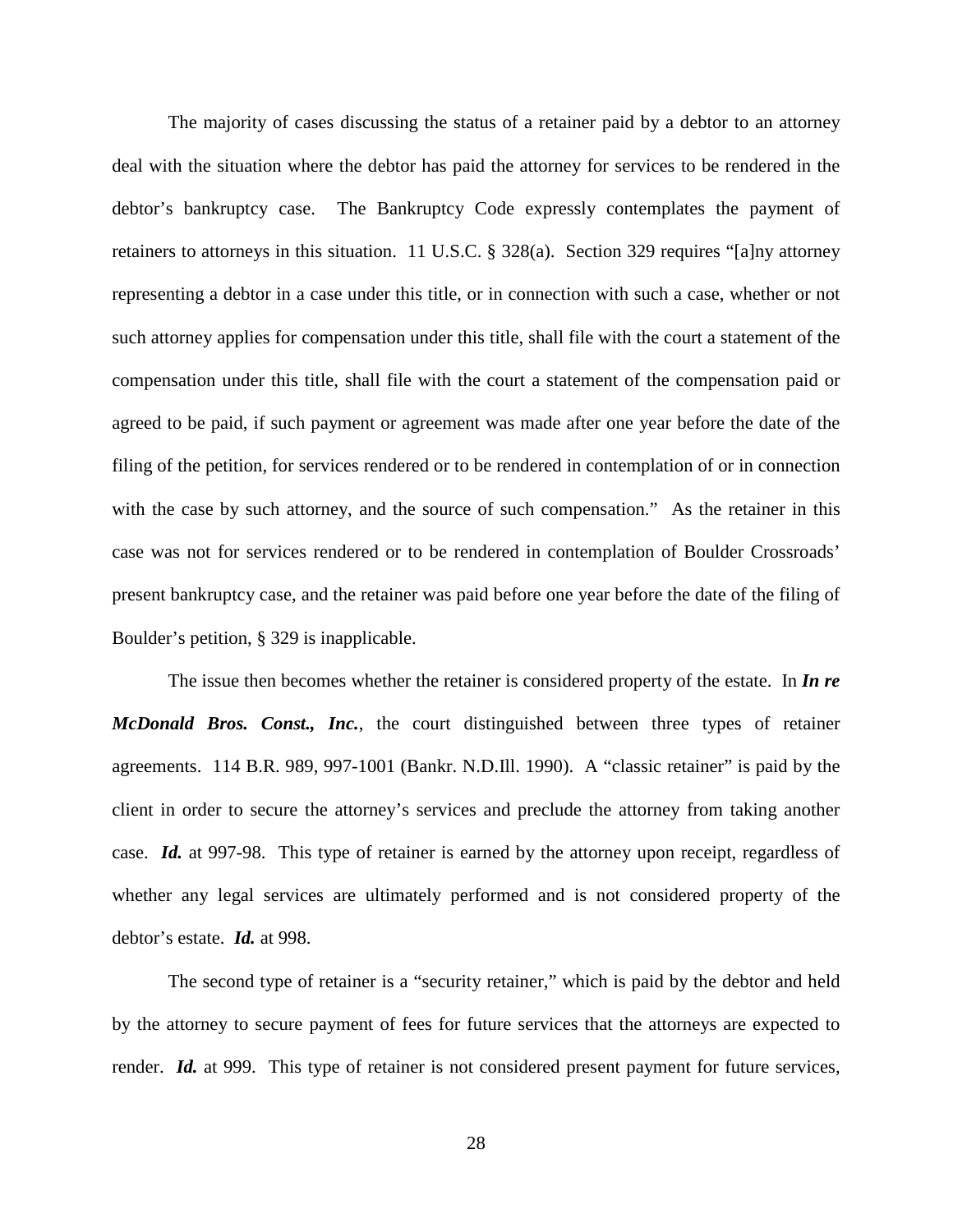but remains the property of the debtor until the attorney applies it to charges for services actually rendered. **Id.** The case goes on to discuss how this type of retainer involves "the attorney" holding the client's money as a pledge—a possessory security interest and the Uniform Commercial Code expressly allows for a possessory security interest in money." *Id.* In the *McDonald Bros.* case, the security retainer being contemplated was for services to be rendered in a bankruptcy proceeding, and the court stated that the funds continued to be owned by the client. *Id.* In that case, no services had yet been rendered by the attorney.

The third type of retainer is an "advance payment retainer," which is where the debtor pays, in advance, for some or all of the services that the attorney is expected to perform on the debtor's behalf. *Id.* at 1000. In this type of retainer arrangement, ownership of the retainer is meant to pass to the attorney at the time of payment, in exchange for the commitment to provide the legal services. *Id.*

Additionally, it must be noted that bankruptcy courts generally do not consider portions of a retainer earned prepetition as property of the estate under § 541(a)(1). *See Stewart v. Law Offices of Dennis Olsen*, 93 B.R. 91 (N.D. Tex. 1988), *aff'd*, 878 F.2d 1432 (5th Cir. 1989); *In re Mondi Forge Co.*, 154 B.R. 232, 237-38 (Bankr. N.D. Ohio 1993).

The Engagement Letter between LS&C and Boulder Crossroads contains a paragraph discussing the retainer. (Creditor's Ex. 1). That paragraph states:

The Client agrees to immediately pay to the Firm for deposit to the Firm's general accounts an initial retainer of \$15,000 as an advance against fees, costs and expenses. The amount of the retainer will be applied against the last bill rendered for this engagement. An amount equal to the unapplied portion of the retainer, if any, after satisfaction of the last bill, will be promptly paid to the Client by the Firm.

This appears to be an "advance payment retainer," and therefore the retainer is not property of the estate, regardless of when the fees were earned. However, this is almost a moot point